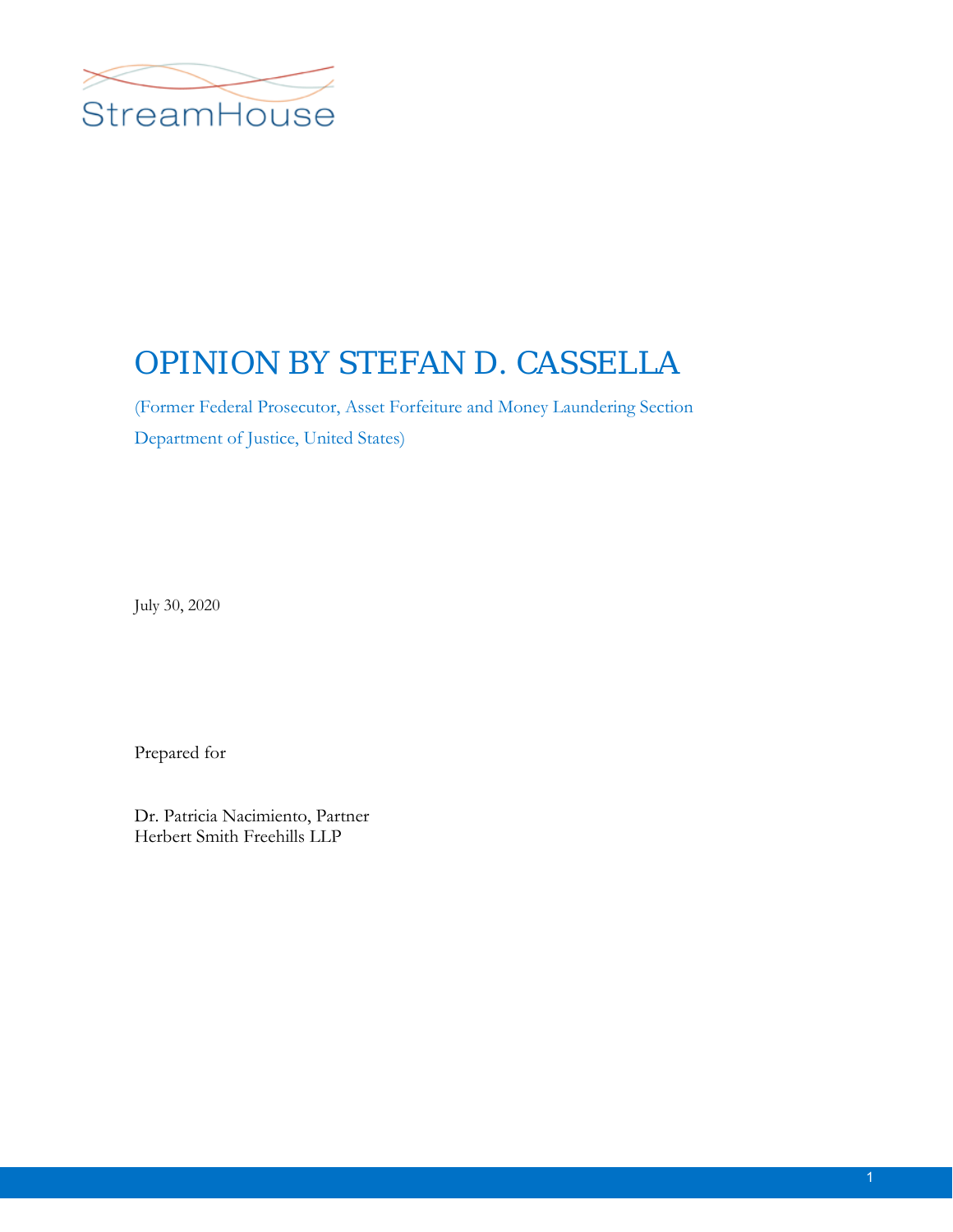# **Executive Summary**

This Opinion is authored by Stefan D. Cassella on behalf of Stream House AG at the request of Herbert Smith Freehills LLP. It is based on the Expert Report of PricewaterhouseCoopers dated July 29, 2020 (the "PwC Report"), bank records provided by Rietumu Bank in Latvia, and facts disclosed in the litigation between the Republic of Kazakhstan ("Kazakhstan") and Anatolie Stati, Gabriel Stati, Ascom Group S.A. and Terra Raf Trans Trading Ltd. (the "Stati Parties"). The author has no personal knowledge of those facts but, for purposes of this Opinion, assumes those facts to be true and to be supported by the documents cited in the PwC Report and the record in the referenced litigation.

This Opinion summarizes a few of the fraud schemes perpetrated by the Stati Parties in violation of U.S. and Kazakh law, and discusses how they would constitute predicate offenses for money laundering violations that occurred in both the United States and Latvia when financial transactions in furtherance of the fraud schemes occurred in those countries. It also discusses the fraud upon the arbitral tribunal (the "Tribunal") that occurred when the Stati Parties initiated arbitral proceedings under the Energy Charter Treaty (the "ECT Arbitration"), and the possibility that collecting the arbitral award granted to the Stati Parties in that proceeding (the "ECT Award") would itself constitute a money laundering offense in any country where a financial transaction involving the proceeds of the ECT Award occurs.

While we reserve the right to amend, alter and update this Opinion should further documentation or other evidence become available, it is apparent from our analysis that the Stati Parties engaged in extensive international money laundering activity involving the proceeds of crimes committed in the United States and Kazakhstan, and that the Tribunal in the ECT Arbitration was not informed of the scope of this criminal activity prior to the issuance of the ECT Award on 19 December 2013.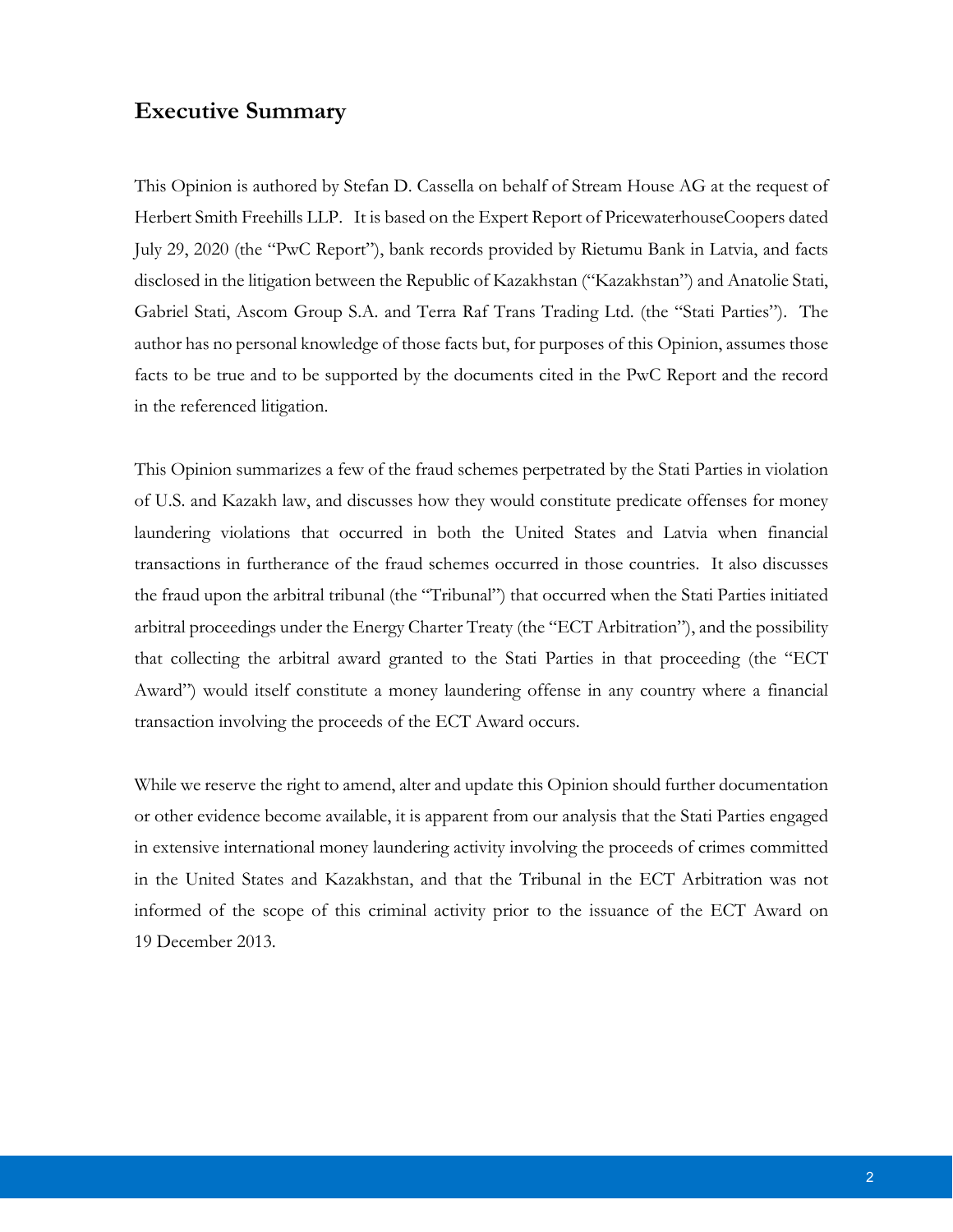## **About the Expert: Stefan Cassella**

Stefan D. Cassella is a former federal prosecutor who served for 30 years in the U.S. Department of Justice, specializing in money laundering and asset forfeiture matters. He was a Deputy Chief of the Justice Department's Asset Forfeiture and Money Laundering Section in Washington, DC for many years, and retired in 2015 as the Chief of the Asset Forfeiture and Money Laundering Section in the U.S. Attorney's Office in Baltimore, Maryland.

Mr. Cassella is now a consultant on money laundering and asset forfeiture issues, providing training to judges and law enforcement agencies in the United States and in numerous other countries, including most recently, Latvia and other countries in Eastern Europe, Peru, Brazil and other countries in South America, and Israel, Jordan, Qatar and the UAE in the Middle East. He also consults with private law firms engaged in litigation.

Mr. Cassella is the author of two treatises – *Federal Money Laundering: Crimes and Forfeitures* (2d ed.) (Juris, New York 2020) and *Asset Forfeiture Law in the United States* (2d ed.) (Juris, New York 2013) – and of more than 50 law review articles on money laundering and forfeiture. He is also an annual presenter at the Cambridge International Symposium on Economic Crime, regularly speaks as a guest lecturer at other academic institutions and conferences and has served as an expert witness in international money laundering and asset forfeiture cases.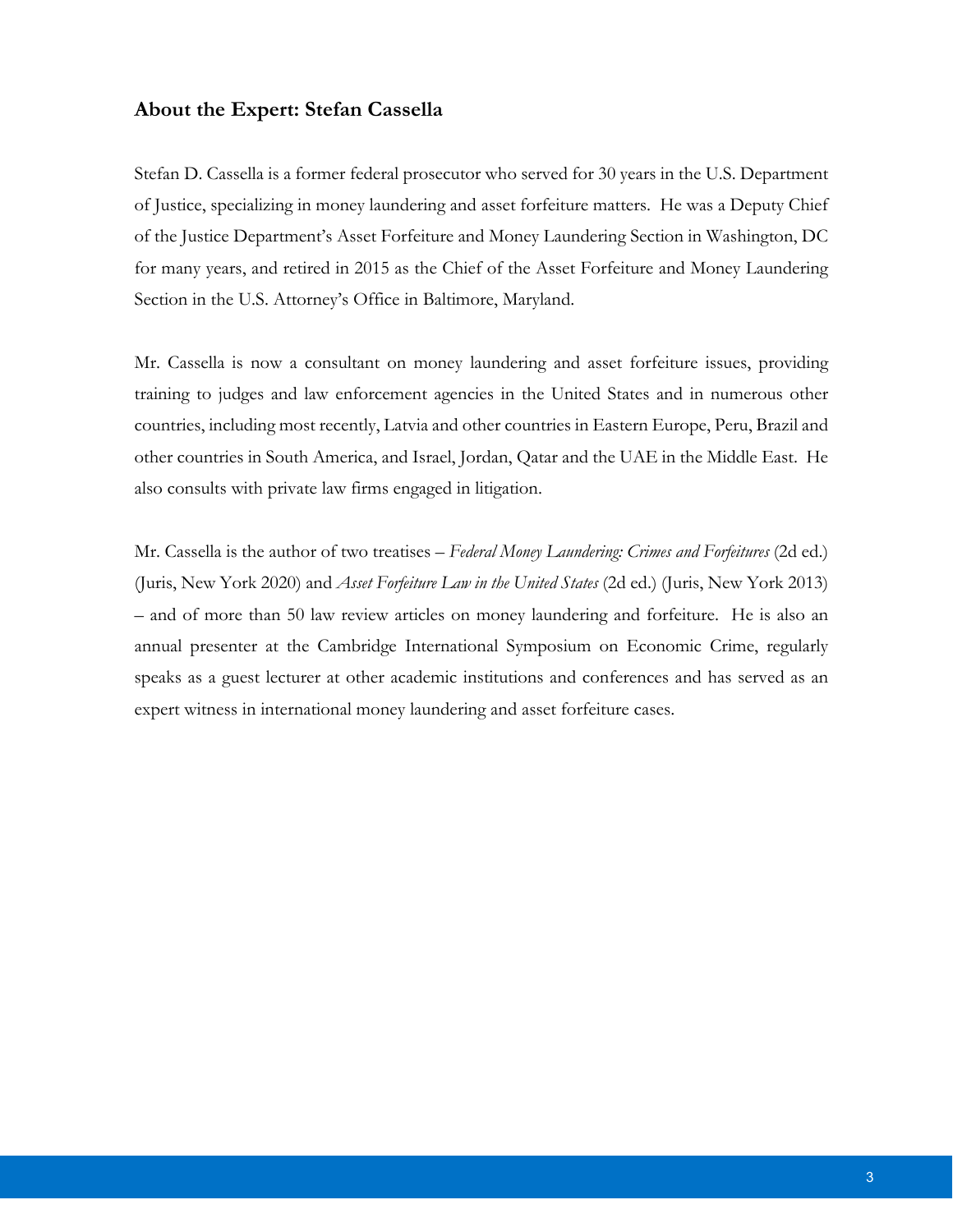# **Overview**

- The Stati Parties perpetrated a series of schemes to loot two Kazakh oil and gas companies (the "Kazakh Companies") of hundreds of millions of dollars, to the detriment of the companies' creditors (including U.S. investors in notes issued in the United States to fund oil and gas exploration by the companies), and the Government of Kazakhstan (which was held liable for the Kazakh Companies' financial collapse in the ECT Arbitration proceeding initiated by the Stati Parties under the Energy Charter Treaty).
- In large part, the schemes were perpetrated by engaging in transactions with entities (including shell companies) incorporated in jurisdictions that do not require the identification of the actual or "beneficial owners" of the entities or their assets. In this way, the Stati Parties were able to transfer millions of dollars from or belonging to the Kazakh Companies, which they owned, to seemingly unrelated entities that the Stati Parties secretly owned or controlled as well. As a result, the Kazakh Companies suffered a financial collapse that caused underfinancing of contractual obligations of the Kazakh Companies under their respective subsoil use contracts.
- As a result of these schemes, the Stati Parties were able to retain hundreds of millions of dollars of fraudulently obtained funds in the names of the seemingly unrelated entities. They proceeded to use those funds, which were held in numerous bank accounts controlled by the Stati Parties at Rietumu Bank in Latvia, to pay bribes to public officials in countries where the Stati Parties had economic interests, to acquire luxury items, and to finance a luxurious lifestyle, including the construction of a castle in Moldova, while concealing the ownership of those funds, their location, and their connection to the scheme to defraud from the Kazakh Government and other victims.
- The transactions involving the fraudulently obtained funds constitute criminal violations of Latvian money laundering laws. Moreover, because one part of the scheme involved investors in the United States whose funds were transferred overseas, and because virtually every aspect of the scheme involved dollar-denominated transactions that passed through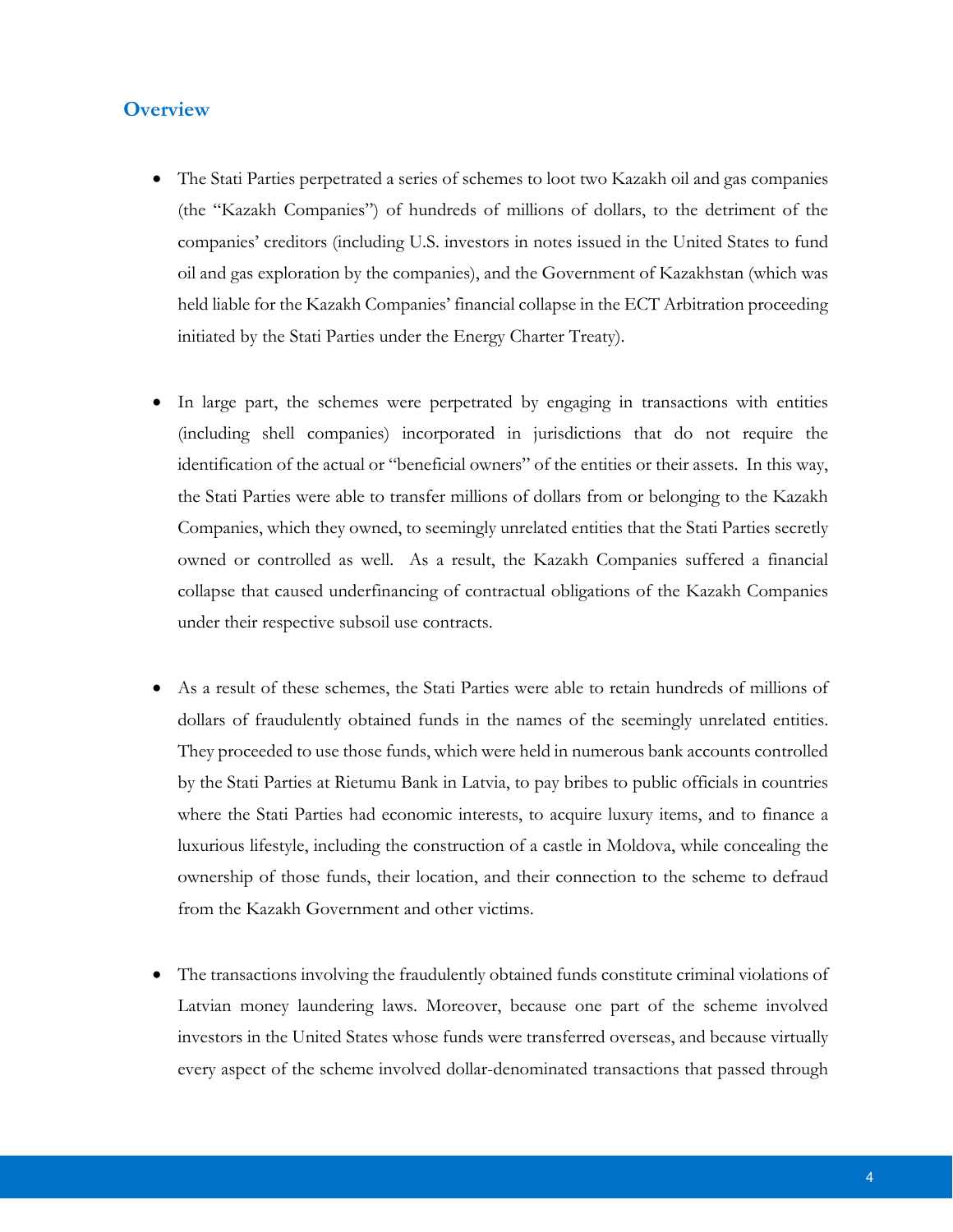correspondent bank accounts in the United States, the transactions constituted criminal violations of US money laundering laws as well.

- With respect to any money laundering offense that occurred between 2006 and 2015, the statute of limitations has likely expired on charges that could have been brought in the United States (the statute of limitations for money laundering in the United States is five years from the date of the financial transaction); but the statute of limitations has *not* expired with respect to the money laundering charges that could be brought in Latvia. (The limitations period in Latvia is 15 year under Section 56 of the Criminal Law.) Thus, the Stati Parties remain subject to criminal prosecution for money laundering in that country.
- Finally, it appears that the Stati Parties may have perpetrated a fraud upon the Tribunal in the ECT Arbitration that resulted in an arbitral award of nearly \$500 million in their favor. If so, that ECT Award would constitute the proceeds of crime (i.e. fraud), and any attempt by the Stati Parties to collect on the Award could constitute a money laundering offense under US law or the law of any other country where the collection occurred. There would be no statute of limitations with respect to such money laundering charges.

# **The Fraud Schemes**

 The Kazakh Companies that the Stati Parties owned and controlled were known as Tolkynneftegaz LLP ("TNG") and Kazpolmunay LLP ("KPM"). The Stati Parties extracted funds from those oil and gas companies, causing their financial collapse, in three ways.

#### **1. The Tristan Notes**

 The Stati Parties formed a company known as Tristan Oil Ltd. ("Tristan") in the British Virgin Islands ("BVI") for the sole purpose of issuing notes to investors whose funds were ostensibly to be used exclusively to finance the operations of TNG and KPM in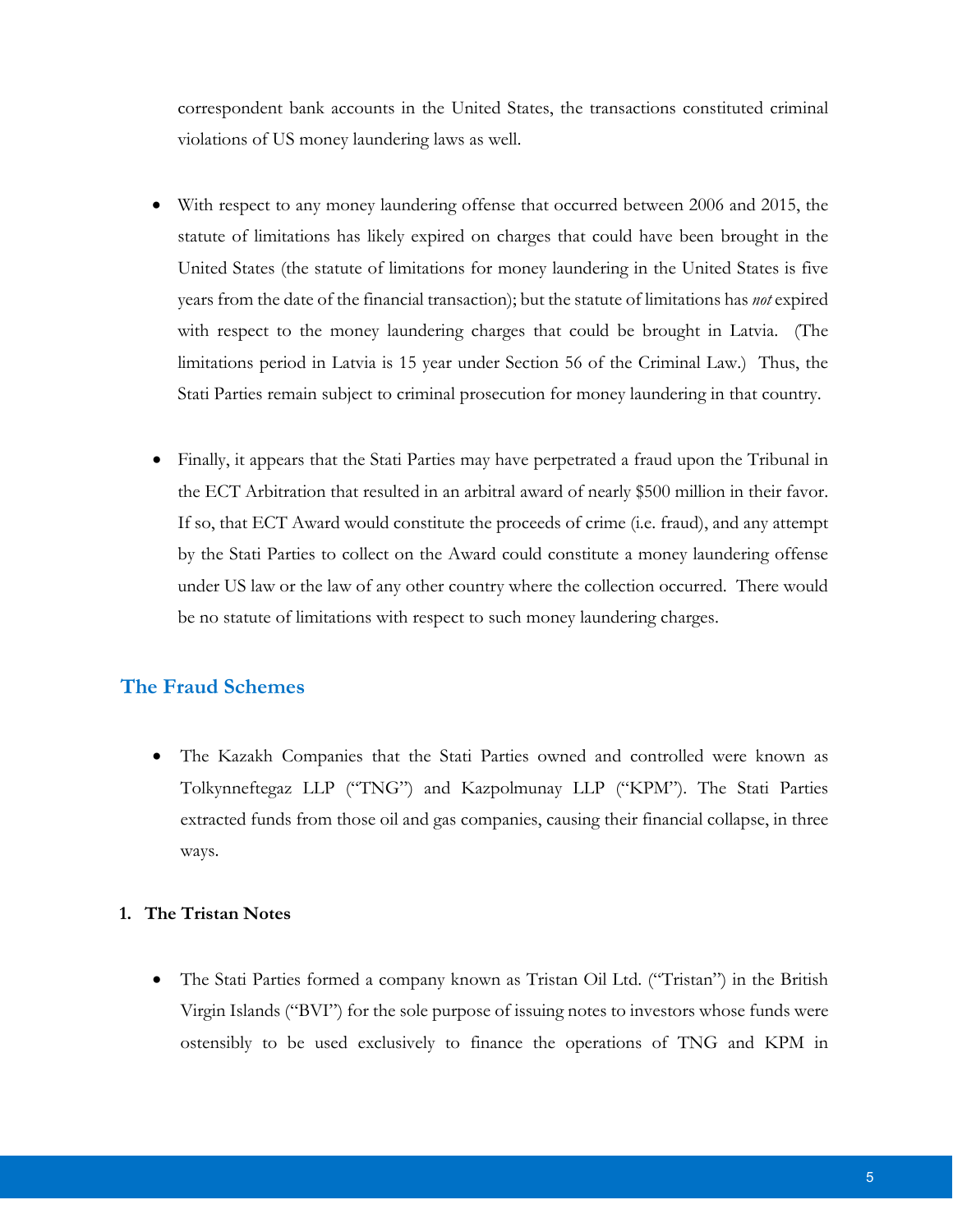Kazakhstan.<sup>1</sup> In fact, as detailed in the PwC Report, the Stati Parties defrauded the investors by using the funds for purposes other than the operation of TNG and KPM, and by engaging in transactions with related parties that falsely inflated the costs of the oil and gas operations.<sup>2</sup> Thus, the funds raised from the investors, most of whom were in the United States, constitute the proceeds of a scheme to defraud in violation of US law.

- Specifically, between December 2006 and June 2007, Tristan raised \$420 million by issuing promissory notes to investors in the United States (the "Tristan Notes"). The investors (the "Noteholders") were promised 10.5% interest on the Notes and were told that the money would be used exclusively for oil and gas exploration in Kazakhstan by TNG and KPM, and that the money would not be used in any major transactions with related parties without disclosure to the Noteholders.<sup>3</sup>
- In 2006 and 2007, Tristan used the Noteholder's money to loan \$325 million to TNG and KPM at 16% interest or more,<sup>4</sup> and another \$76 million to Terra Raf, at zero interest.<sup>5</sup> Terra Raf is another Stati company that owns TNG. The differential in the interest rates between what Tristan charged TNG and KPM and what it promised to pay the Noteholders resulted in Tristan's draining approximately \$62 million from the Kazakh Companies, while providing the related entity, Terra Raf, with an interest-free loan.<sup>6</sup>

<sup>1</sup> *See* Attachment SC-1, PwC Report (July 29, 2020) at § 3.9.

<sup>2</sup> *See* Attachment SC-1, PwC Report (July 29, 2020) at pp. 11-40.

<sup>3</sup> *See* Attachment SC-1, PwC Report (July 29, 2020) at §§ 3.2-3.9.

<sup>4 \$211</sup> million was loaned at 17.65% and the balance at 16%. *See* Attachment SC-1, PwC Report (July 29, 2020) at § 4.7.

<sup>5</sup> *See* Attachment SC-1, PwC Report (July 29, 2020) at § 4.9.

<sup>6</sup> *See* Attachment SC-1, PwC Report (July 29, 2020) at §§ 4.28-4.31.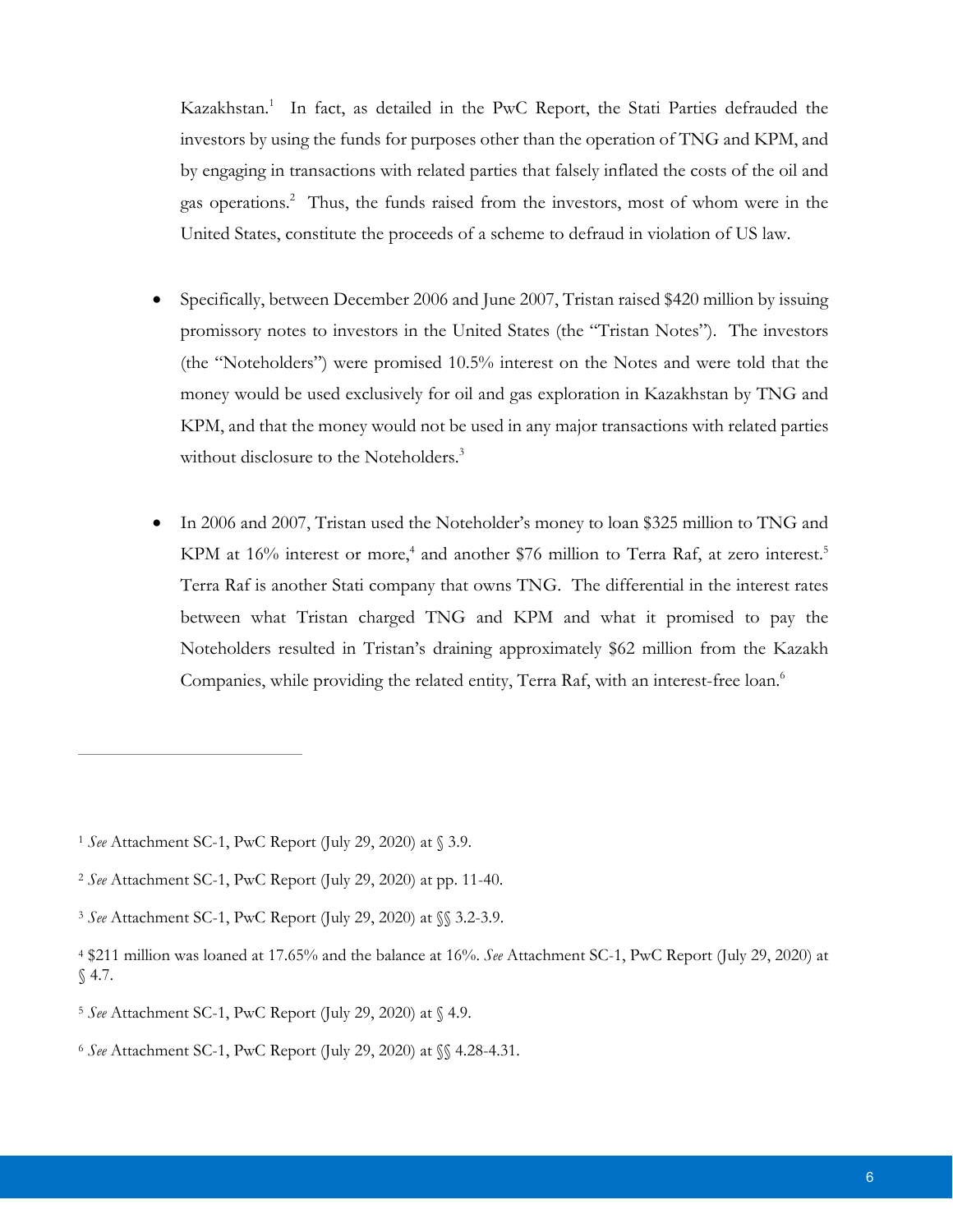- Moreover, Terra Raf used the Noteholders' money, at least in part, to fund activities that had nothing to do with oil and gas exploration in Kazakhstan, and to funnel money through other related entities in violation of the representations made to the Noteholders. For example, between 2006 and 2009, another Stati company, Jepson Corporation Ltd. ("Jepson"), received at least \$19.2 million directly from Terra Raf or from yet another Stati company called Hayden Intervest Ltd. ("Hayden"), to pay for an estate in Moldova known as the "Stati Castle".<sup>7</sup> Hayden, in turn, derived the money that it transferred to Jepson from Terra Raf as well as from the fraudulent related-party transactions discussed below involving the sale of oil and gas to Vitol FSU B.V. ("Vitol") and the fictitious equipment purchases from Perkwood Investment Ltd. ("Perkwood").
- The accounts used by Tristan, Terra Raf, Hayden and Jepson to conduct these transactions were all held at Rietumu Bank in Latvia.

### **2. The Sale of Oil and Gas to Vitol**

- TNG and KPM extracted petroleum products from oil and gas fields in Kazakhstan and sold them to Vitol, a large Dutch-Swiss materials trading company that trades in petrol, natural gas and other products. But the sales were conducted in such a way that the Stati Parties were able to divert a substantial portion of the oil and gas revenue to a related, secretly held company, and not to TNG and KPM.
- According to the PwC Report,<sup>8</sup> the scheme worked like this: TNG and KPM sold crude oil and gas condensate not to Vitol directly but to two companies, General Affinity Ltd.

<sup>7</sup> The bank statements for the Jepson account provided by Rietumu Bank show the flow of money from Terra Raf and Hayden through Jepson to an entity in Moldova called Vila Demetra which, according to the Republic of Kazakhstan, owns the Stati Castle. *See* Attachment SC-2, Bank statements for the Jepson account at Rietumu Bank August 3, 2007 - December 10, 2009.

<sup>8</sup> *See* Attachment SC-1, PwC Report (July 29, 2020) at §§ 5.10-5.15.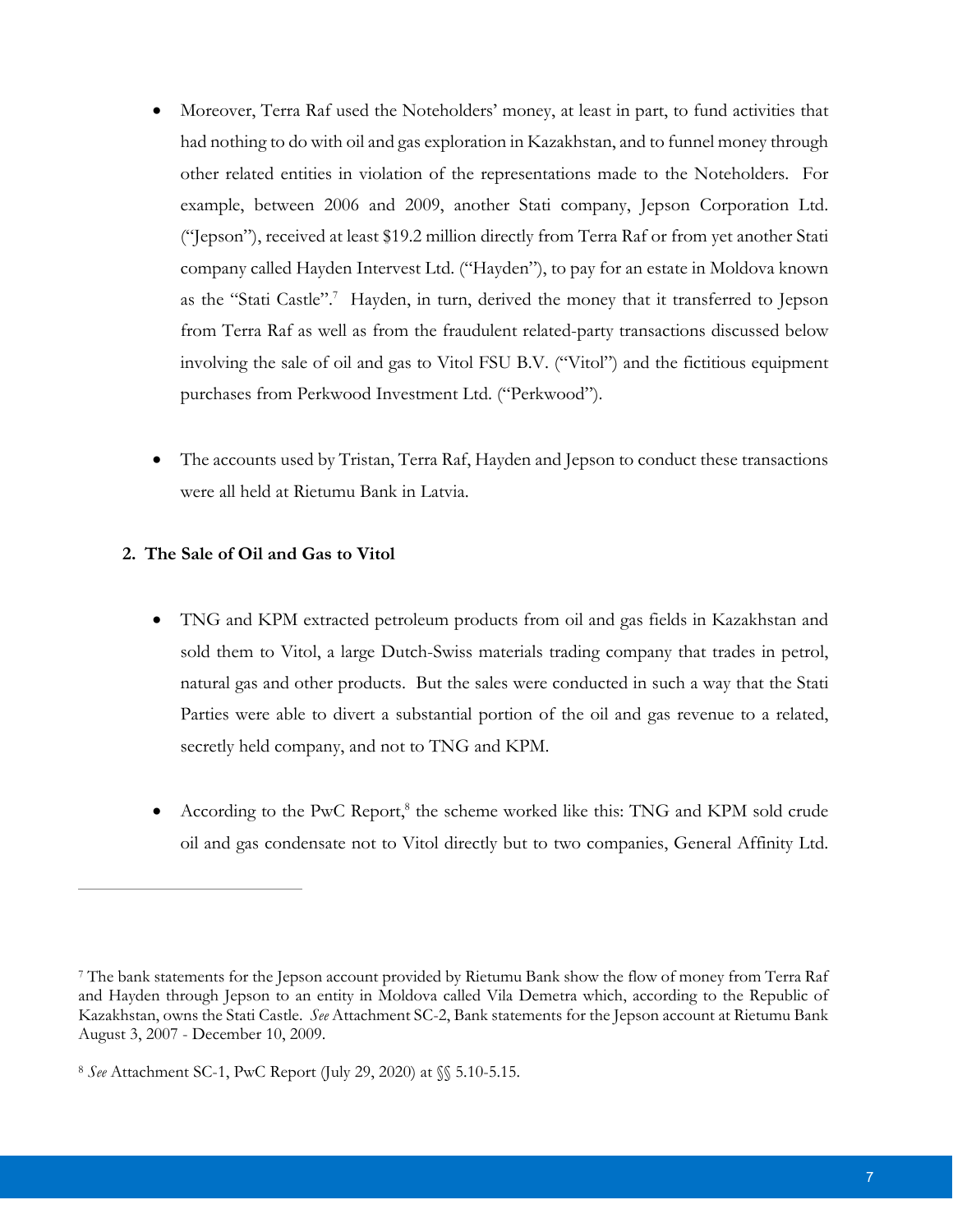("General Affinity") and Stadoil Ltd. ("Stadoil") respectively, shell companies registered in the UK that were owned or controlled by Anatolie Stati and Gabriel Stati and associates of the Stati Parties. Stadoil and General Affinity, in turn, sold the oil and gas first to Terra Raf, and from July 2007 to Montvale Ltd. ("Montvale"), a shell company registered in the BVI and controlled by Anatolie Stati through a power of attorney.

 Terra Raf and later on Montvale sold the oil and gas to Vitol, but instead of forwarding all revenue that they received from Vitol to Stadoil and General Affinity, so that they, in turn, could pay the Kazakh Companies, Montvale diverted at least \$158 million to Hayden, yet another BVI shell company secretly controlled by Anatolie Stati and Gabriel Stati.<sup>9</sup> In this way, TNG and KPM were deprived of the full value of the oil and gas that they sold to Vitol, leading to their financial collapse, while the Stati Parties secretly retained the diverted funds in Hayden's account at Rietumu Bank in Latvia.<sup>10</sup>

#### **3. Fictitious Equipment Purchases from Perkwood**

 Azalia Ltd. ("Azalia"), a company registered in the Russian Federation that was controlled by three of Anatolie Stati's closest co-workers at Ascom Group S.A. (wholly owned by Anatolie Stati), purchased the components of a liquefied petroleum gas production facility to be operated by TNG in Kazakhstan from TGE Gas Engineering GmbH ("TGE"), a German company, for approximately  $$34$  million.<sup>11</sup> This appears to have been a legitimate transaction. Shortly thereafter, however, the Stati Parties "re-sold" this equipment from Azalia to Perkwood at a much higher price. The Stati Parties then caused TNG to ostensibly "purchase" the same equipment from Perkwood, which was registered in the

<sup>9</sup> *See* Attachment SC-1, PwC Report (July 29, 2020) at § 5.21.

<sup>10</sup> *See* Attachment SC-1, PwC Report (July 29, 2020) at §§ 5.18-5.22.

<sup>11</sup> *See* Attachment SC-1, PwC Report (July 29, 2020) at § 4.36.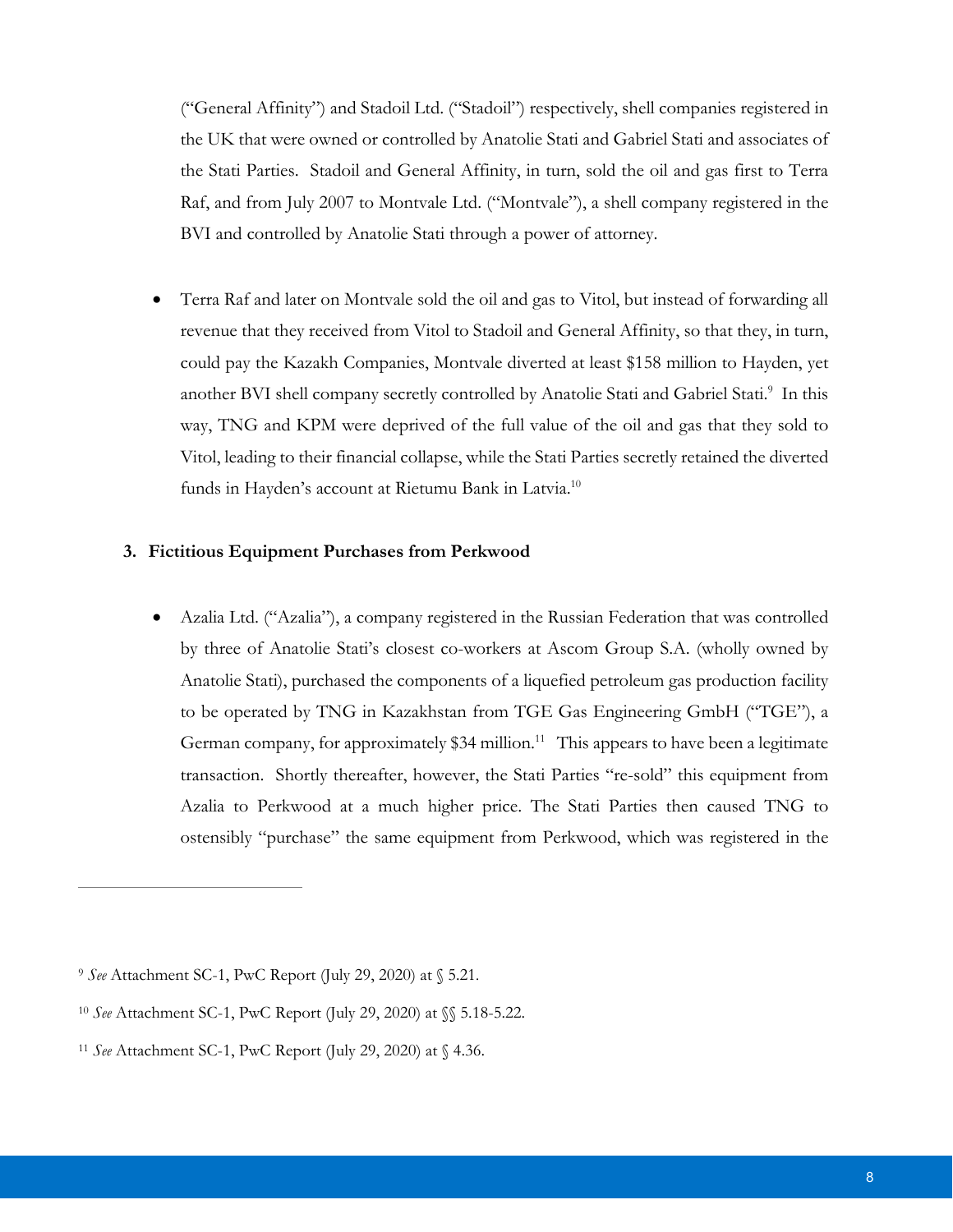UK and yet another entity secretly controlled by the Stati Parties through straw owners. Perkwood conducted no business, but instead produced fictitious invoices that allowed TNG to justify sending millions of dollars to Perkwood's account at Rietumu Bank in Latvia. Perkwood, in turn, transferred the illicitly obtained funds to Azalia's account at Rietumu Bank from where funds were transferred to the Hayden account at the same bank.12 Altogether, according to the PwC Report, Perkwood overcharged TNG by at least  $$80$  million.<sup>13</sup>

# **The Money Laundering Offenses**

- For the purposes of the ensuing discussion of money laundering, it is assumed that the Sale of Oil and Gas to Vitol scheme and the Perkwood scheme described above constituted violations of the criminal laws of Kazakhstan relating to fraud and other financial crimes, and that the money obtained or retained by the Stati Parties as a consequence of those schemes were the "proceeds" of those crimes. This assumption is supported by the legal opinion of Mukhit Yeleuov, a lawyer specialized in Kazakh law, who has opined that he has reviewed the same materials as I have reviewed in reference to each of these schemes, and has concluded that each of them constituted a violation of Kazakh criminal law.14
- The Tristan Note scheme, on the other hand, involved violations of the federal mail and wire fraud statutes in the United States, which means that the money raised from the Tristan Noteholders was the proceeds of those federal offenses.

<sup>12</sup>*See* Attachment SC-1, PwC Report (July 29, 2020) at §§ 4.34-4.40.

<sup>13</sup> *See* Attachment SC-1, PwC Report (July 29, 2020) at § 4.37.

<sup>14</sup> *See* Attachment SC-3, Legal Opinion of Mukhit Yeleuov (July 30, 2020).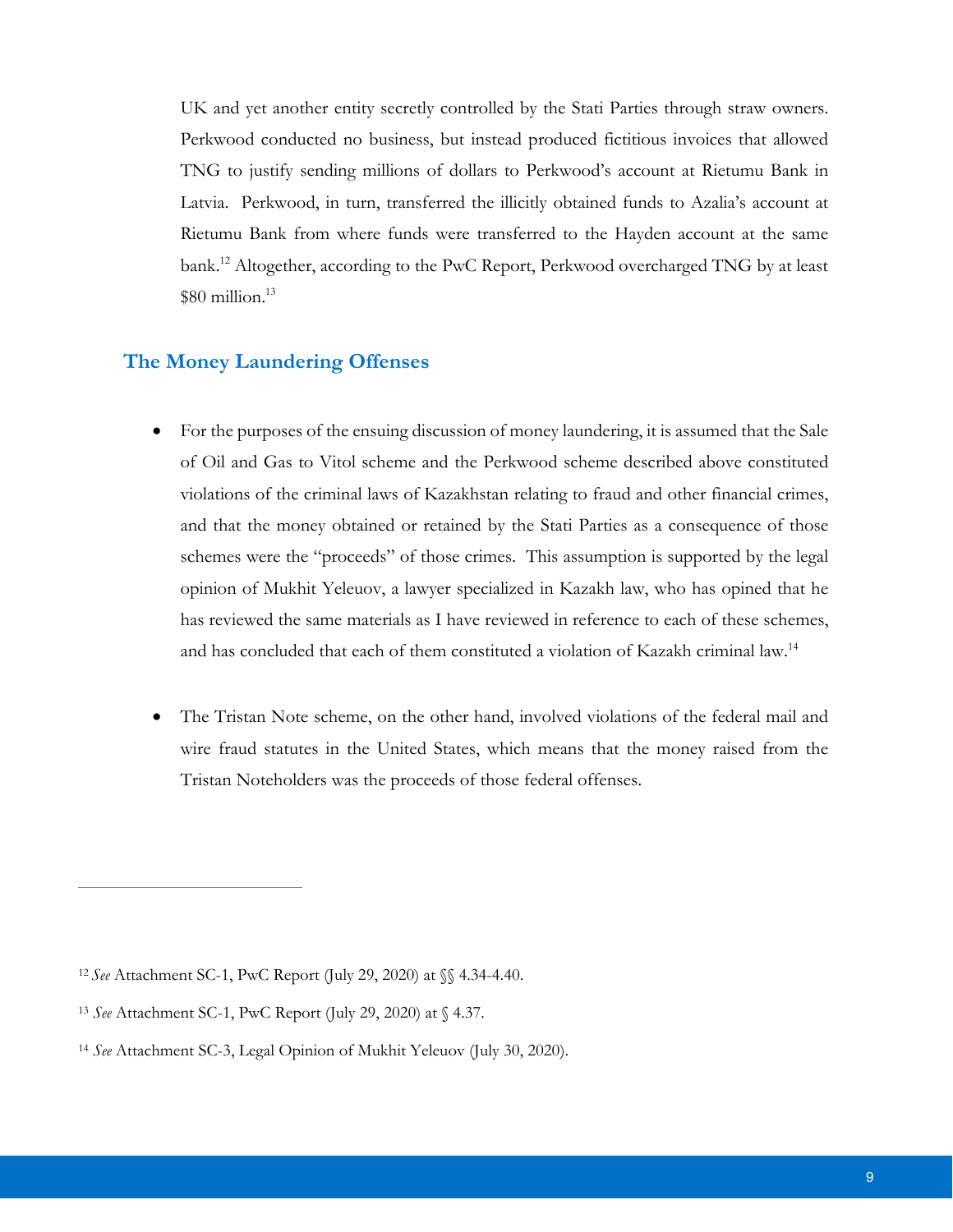### **1. Latvia**

 $\overline{a}$ 

- Most if not all of the financial transactions involved in the aforementioned fraud schemes (*e.g.,* the payments by Terra Raf to Jepson and by Jepson to the entity in Moldova that paid for the Stati Castle; the payments by Vitol to Montvale and by Montvale to Hayden; and the payments by TNG to Perkwood and from Perkwood via Azalia to Hayden) involved the accounts held by the various Stati-controlled entities at Rietumu Bank in Latvia.<sup>15</sup> Likewise, the eventual disbursement of those funds by Hayden, which are discussed below, also occurred at Rietumu Bank. Accordingly, it is appropriate to look to Latvian law to determine if any of those transactions constituted criminal money laundering offenses.<sup>16</sup>
- I have served as an advisor to the Government of Latvia and have provided training on two occasions to the judges, prosecutors, law enforcement officers and members of the Financial Intelligence Unit ("FIU") in Latvia with respect to Latvia's money laundering and asset forfeiture laws. Accordingly, I am familiar with those laws and their application.
- In Latvia, the Law on the Prevention of Money Laundering and Terrorism Financing contains three provisions that are applicable to the movement of illicit funds in this case.<sup>17</sup>

<sup>15</sup> *See* Attachment SC-1, PwC Report (July 29, 2020), Appendix 4.1.

<sup>16</sup> The Latvian money laundering statutes were based on the recommendations of the 2004 United Nations Convention on Corruption ("UNCAC"), which is the international standard for enacting criminal provisions relating to money laundering.

<sup>17</sup> The Law on the Prevention of Money Laundering and Terrorism Financing came into effect on January 1, 2009. Some of the transactions involving the proceeds of the fraud in violation of Kazakh law, as well as some of the transactions involving the proceeds of US law in connection with the Tristan Note scheme, will have occurred before the effective date of the statute. But all of those transactions were part of a conspiracy that continued after January 1, 2009. Assuming that conspiracy law in Latvia is similar to the law in other jurisdictions, a conspiracy that begins before the effective date of a statute, and continues after that date, constitutes an offense that occurred after the effective date of the statute. *See United States v. Tokars*, 95 F.3d 1520, 1539 (11th Cir. 1996) (rejecting the argument that the conspiracy statute for money laundering offenses applies only to conspiracies that began after the effective date of the statute). In all events, at least some transactions in violation of Latvian law did occur after the 2009 effective date of the statute.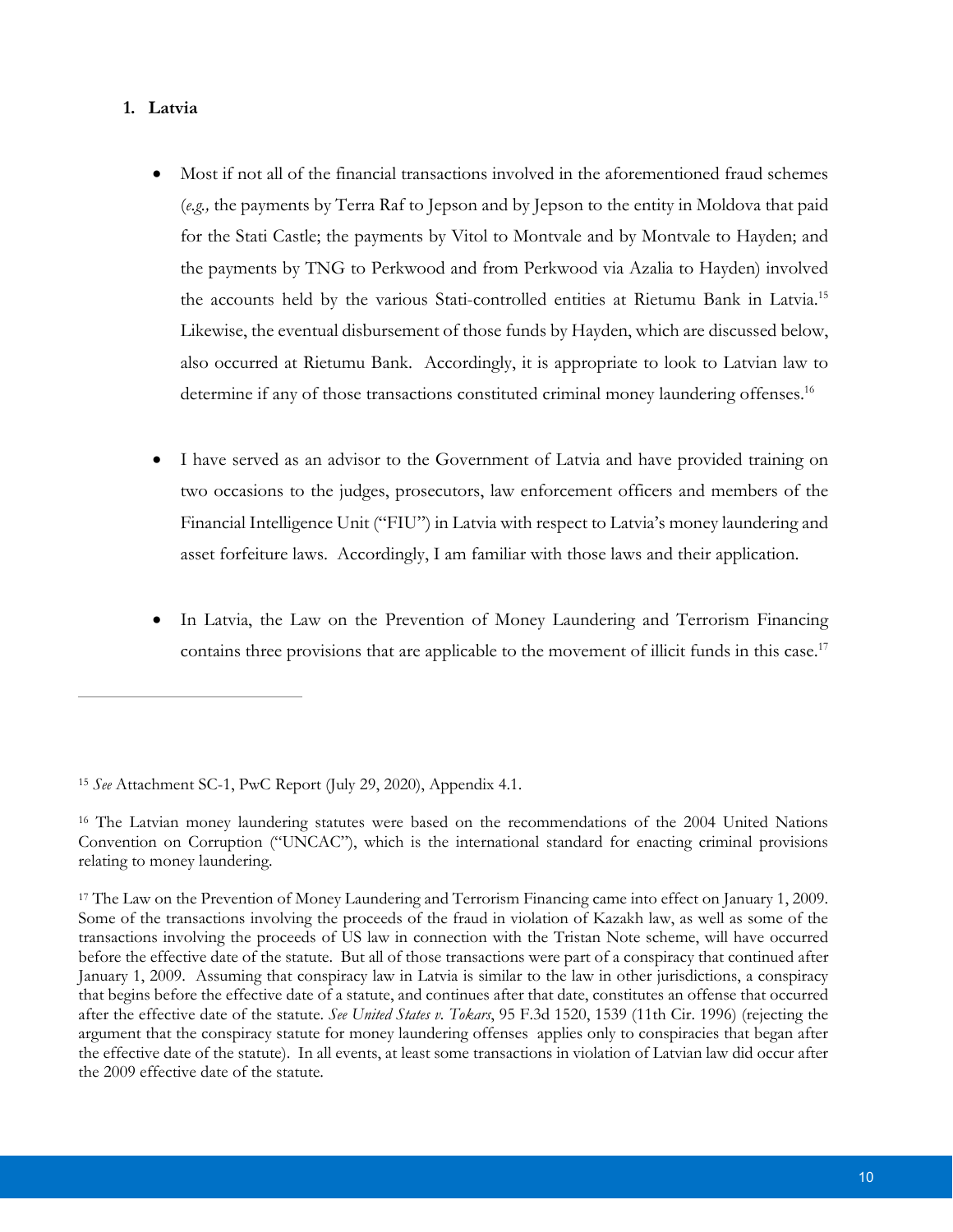Under  $\S$  5(1)(1), it is a money laundering offense for any person, being aware that the money in question is the "proceeds of crime," to change the ownership or location of the money for the purpose of concealing or disguising the illicit ownership of the funds.

- Under  $\S$  5(1)(2), it is a money laundering offense for any person, being aware that the money in question is the "proceeds of crime," to conceal or disguise the nature, origin, location, disposition, movement or ownership of the funds by any means.
- Finally, under  $\S$  5(1)(3), it is an offense for any person, being aware that the money in question is the "proceeds of crime," to acquire, possess, use or dispose of money owned by another person for any purpose.
- Importantly, Latvian law defines "proceeds of crime" to include both property obtained as a result of a domestic crime, as well as property obtained as a result of foreign crime – *i.e.,* an offense "committed outside the territory of the Republic of Latvia [if] criminal liability is intended for such criminal offence at the place of its commitment." § 5(2). *See also* § 4(1) (defining "proceeds of crime" as property that has "come into the ownership or possession of a person as a direct or indirect result of a criminal offence").
- In this case, the payments for the oil and gas sold by the Kazakh Companies to Vitol became the proceeds of crime when those funds were diverted by Montvale to Hayden at Rietumu Bank in Latvia. Assuming those transactions constituted violations of Kazakh law, any subsequent disbursement of those funds by Hayden would have been transactions involving the "proceeds of crime" by persons – the Stati Parties – who were aware that the money was criminally derived.
- Similarly, assuming the transactions involving Perkwood constituted violations of Kazakh law, the payments from TNG to Perkwood based on the fictitious invoices became the proceeds of crime when the money was received in Perkwood's accounts at Rietumu Bank in Latvia. Any subsequent disbursement of those funds by Perkwood to Azalia at Rietumu Bank, by Azalia to the Hayden account at the same bank, and by Hayden to other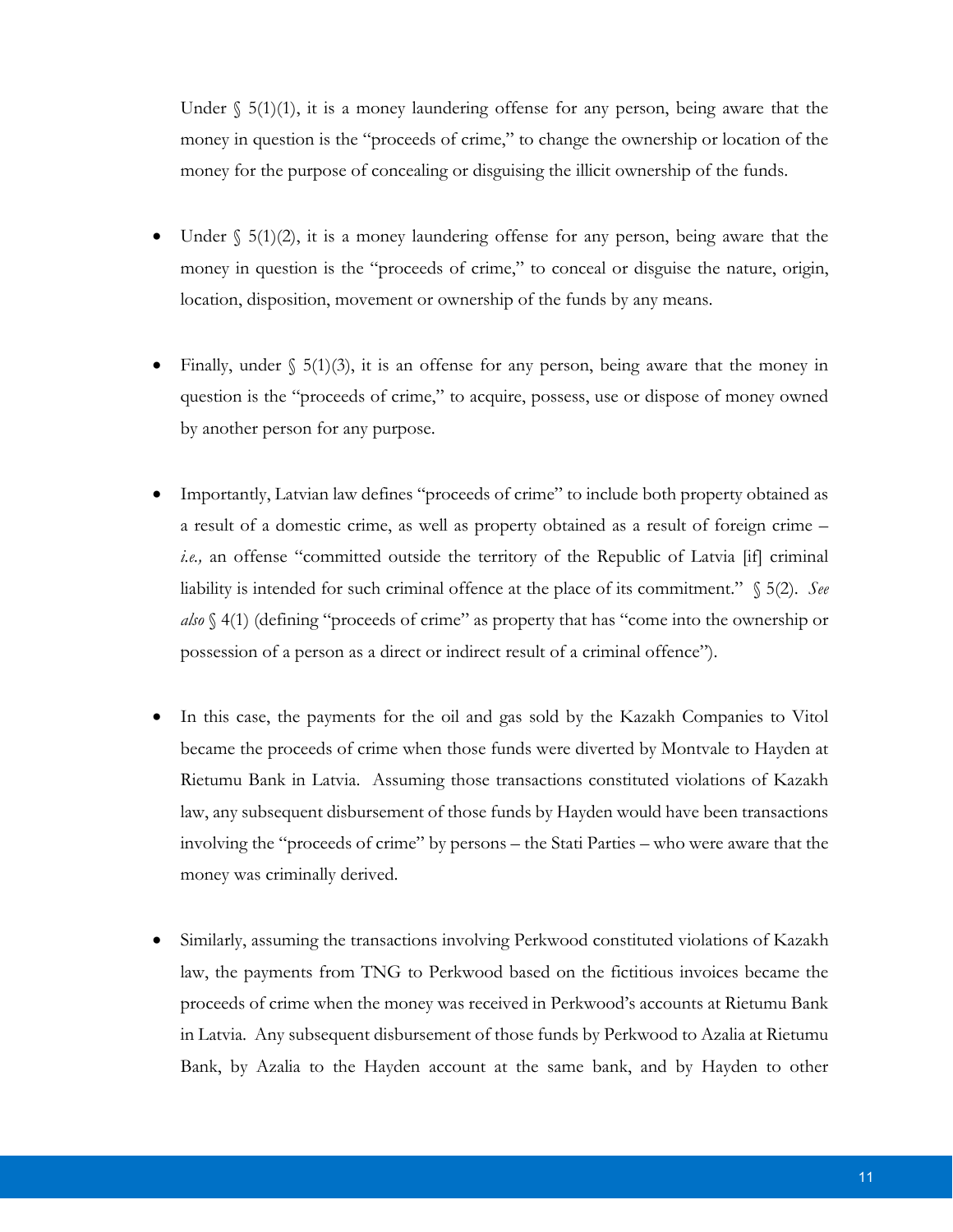recipients, would have been transactions involving the "proceeds of crime" by persons – the Stati Parties – who were aware that the money was criminally derived.

- In addition, the proceeds of the Tristan Notes constituted the proceeds of violations of federal law in the United States – *viz.* the mail and wire fraud statutes, 18 U.S.C. §§ 1341 and 1343, respectively. Each of the transfers of those funds from Terra Raf or Hayden to the Jepson account at Rietumu Bank in Latvia, and from Jepson to the account in Moldova of the entity that paid for the Stati Castle would have been a transaction involving the "proceeds of crime" by persons – the Stati Parties – who were aware that the money was criminally derived.
- In all likelihood, a Latvian court would consider the transfer of the criminal proceeds from Perkwood to Hayden, two shell companies held surreptitiously by the Stati Parties and formed for the purpose of concealing the Stati Parties' ownership of the funds, or from Terra Raf through Jepson to the Moldovan bank, to have been transactions involving the proceeds of crime that concealed or disguised "the nature origin, location, disposition movement or ownership" of those funds, in violation of  $\S$  5(1)(2), and quite likely of the other money laundering statutes as well.
- Moreover, the documentary evidence indicates that once Hayden was in possession of the criminal proceeds from the Tristan Notes, Sale of Oil and Gas and Perkwood schemes in its account at Rietumu Bank, it disbursed those funds to parties in Kurdistan, where the Stati Parties have business interests, to politicians ("politically exposed persons" or "PEPs") in Kazakhstan, Moldova, Romania, South Sudan and the Democratic Republic of Congo, and to buy luxury items and to finance a luxurious lifestyle. The latter payments included the purchase of at least five Mercedes and BMW automobiles, payments for trips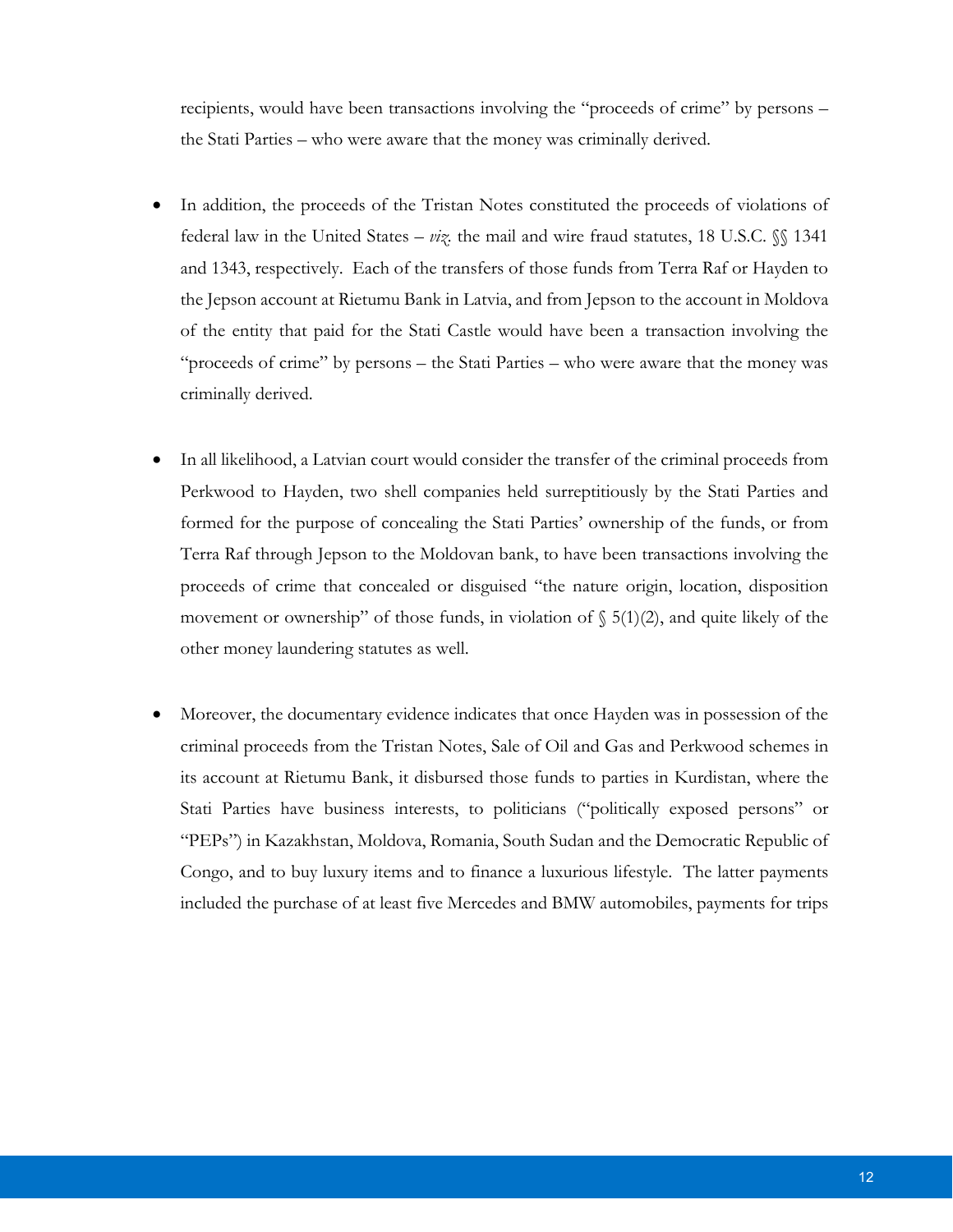by private jet, and the purchase of jewelry at Harrods' department store in London, totaling all together more than \$1.1 million.<sup>18</sup>

- In all likelihood, a Latvian court would consider the disbursements by Hayden, a shell company formed in the BVI without disclosing the ownership of the Stati Parties, but over which the Stati Parties exercised control through a general power of attorney,<sup>19</sup> to have been transactions involving the proceeds of crime that concealed or disguised "the nature origin, location, disposition, movement or ownership" of those funds, in violation of  $\S$  5(1)(2), and quite likely of the other money laundering statutes as well.
- It is worth noting that the Stati Parties had almost three dozen shell companies engaging in obscure business transactions the purpose of which is unclear, and that the vast majority of these companies held bank accounts at the Rietumu Bank,<sup>20</sup> which was ordered to pay a  $€80$  million fine by the French authorities for aiding and abetting money laundering.<sup>21</sup> The Latvian courts would likely take this into account in determining whether the transactions involving the Jepson, Perkwood, Azalia and Hayden accounts at Rietumu Bank were designed to conceal or disguise the nature, origin, location, disposition, movement or ownership of the funds involved in the transactions.

#### **2. The United States**

 $\overline{a}$ 

 The transfers of the proceeds of the Tristan Notes by Tristan to Terra Raf were transfers of funds from the United States to a place outside of the United States (*i.e.,* Latvia) that

<sup>18</sup> *See* Attachment SC-4, PwC Report on Money Laundering (July 29, 2020) at §§ 3.8-3.13.

<sup>19</sup> *See* Attachment SC-5, Powers of Attorney concerning Hayden (October 5, 2005 - October 5, 2016).

<sup>20</sup> *See* Attachment SC-1, PwC Report (July 29, 2020), Appendix 4.1.

<sup>21</sup> *See* Attachment SC-6, The Baltic Times, "Rietumu Banka hit with heavy fine over laundering scheme in France" (July 6, 2017).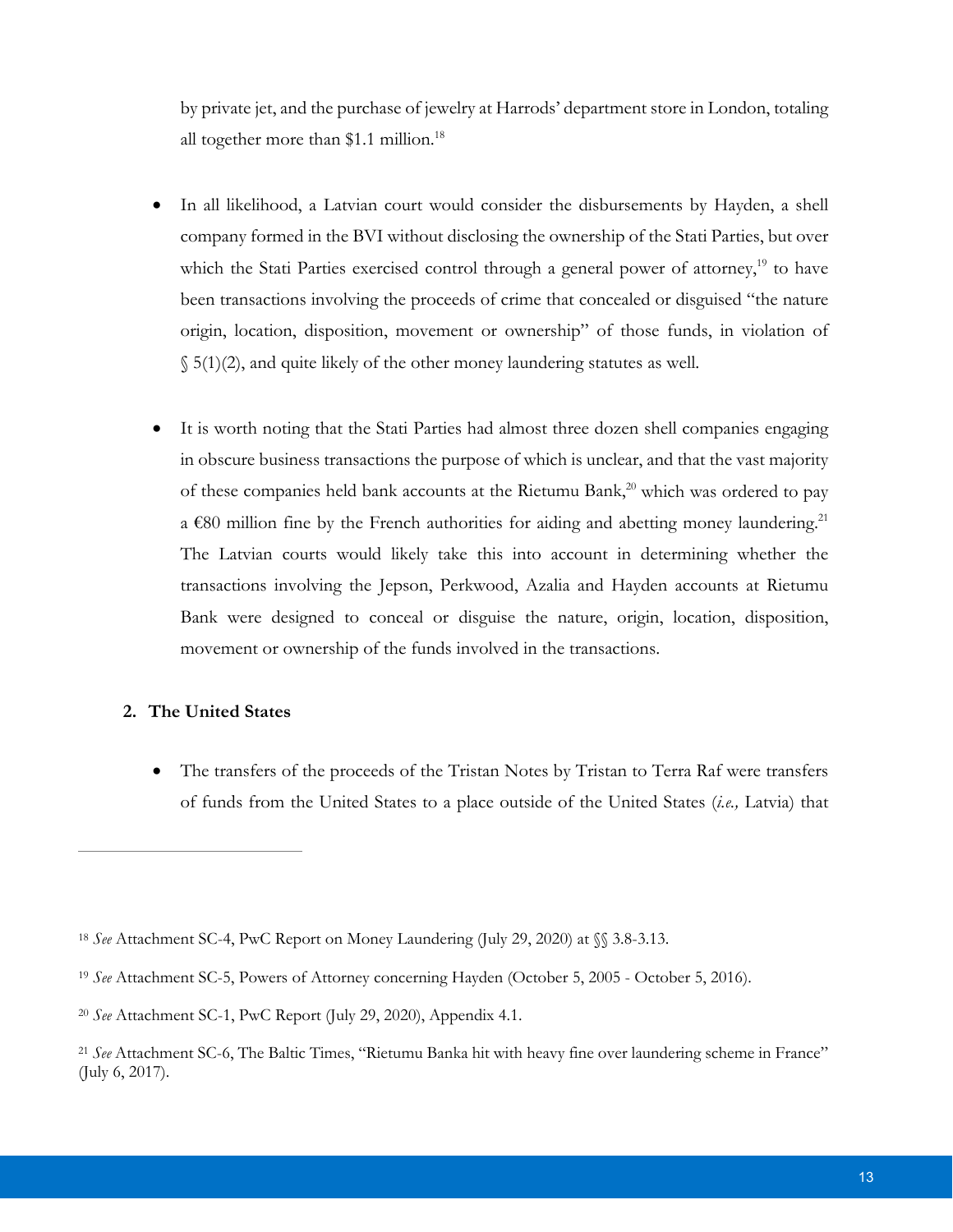involved the proceeds of mail and wire fraud in the United States and that promoted the mail and wire fraud offenses. As such, each of those transactions constituted a violation of the US federal money laundering statutes, including 18 U.S.C. § 1956(a)(1)(B)(i) (concealment money laundering),  $1956(a)(2)(A)$  (international promotion money) laundering), and 1957 (transaction involving more than \$10,000 in criminal proceeds), which could be prosecuted in the United States but for the expiration of the statute of limitations. If there is evidence that those events were part of a conspiracy that has continued to within the five-year limitations period, they could be included in a prosecution for money laundering conspiracy today.

- In addition to the money laundering offenses based on the US violations that were part of the Tristan Notes scheme, there may be US money laundering violations based on the US dollar-denominated transactions that occurred between foreign banks in Latvia, Moldova and elsewhere.
- It appears that all of the transactions involving the movement of funds to, between, and from the accounts at Rietumu Bank were denominated in US dollars. From the provided documents, it is unclear how these transfers were effected. It is well-known, however, that US dollar-denominated transfers between accounts at foreign banks generally must pass through correspondent bank accounts in the United States – specifically, accounts at banks in the Southern District of New York (New York City). Accordingly, it is highly likely that at least some if not all of the transactions to and from the Jepson, Montvale, Perkwood and Hayden accounts involved the transfer of money, however briefly, into and out of the United States.
- It is a violation of US money laundering law to transfer *any funds* whether or not the proceeds of crime – into or out of the United States for the purpose of promoting certain violations of foreign law, including bank fraud and public corruption. 18 U.S.C. § 1956(a)(2)(A). *See BCCI, S.A. v. Khalil,* 56 F. Supp. 2d 14, 54 (D.D.C. 1999) (§ 1956(a)(2)(A) has no proceeds requirement; it was an offense to send money into the United States to commit a bank fraud offense), aff'd in part, rev'd in part and remanded, 214 F.3d 168, 174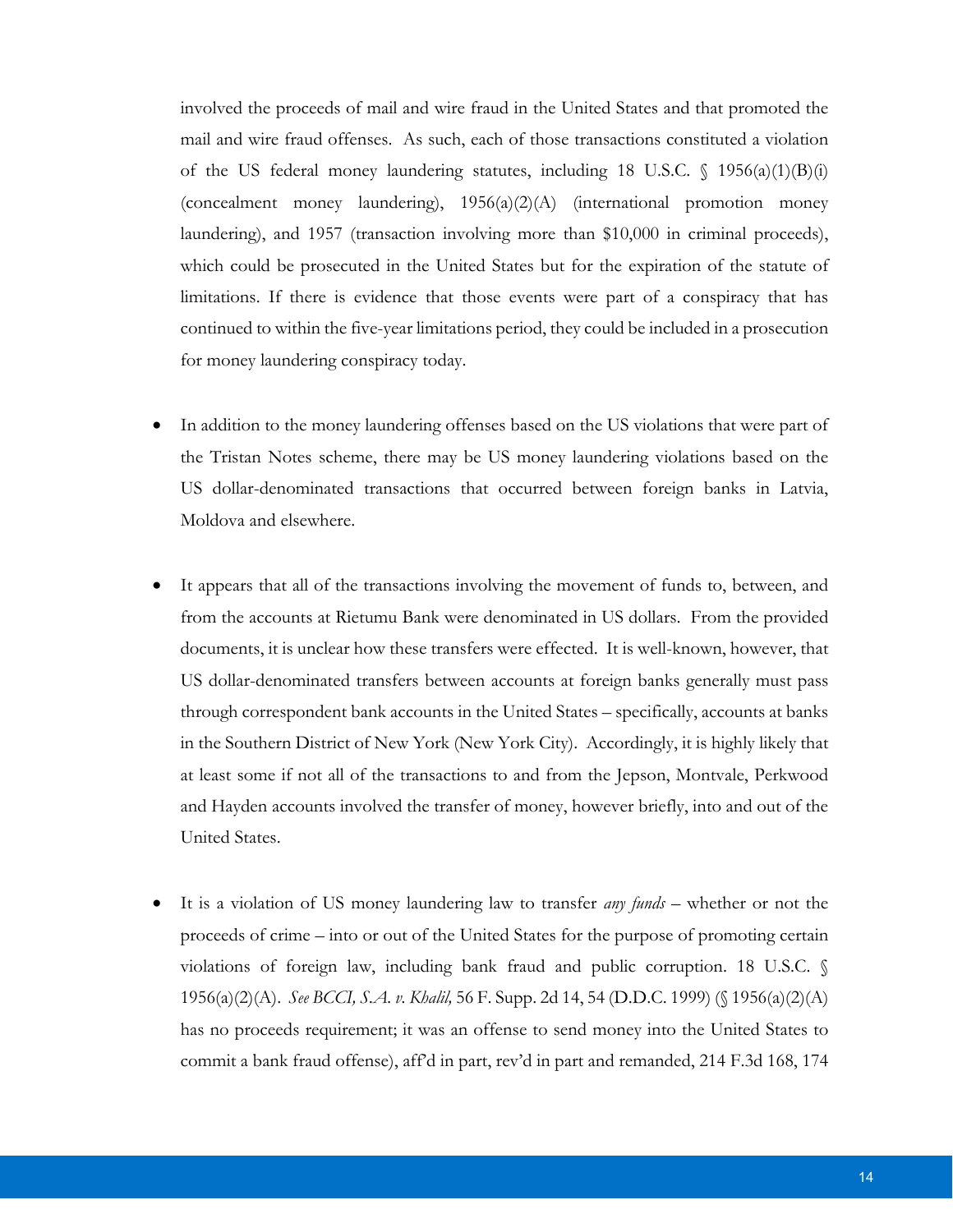(D.D.C. 2000). *See also United States v. Moreland,* 622 F.3d 1147, 1166-67 (9th Cir. 2010); *United States v. Krasinski,* 545 F.3d 546, 551 (7th Cir. 2008).

- Moreover, courts in the United States have asserted jurisdiction over such transactions when the transaction involved nothing more that the instantaneous movement of money between accounts at foreign banks through a correspondent account in New York. *See, e.g., United States v. Prevezon Holdings, Ltd.,* 251 F.Supp.3d 684 (S.D.N.Y. 2017) (holding that the transfer of proceeds of foreign crime between foreign banks in foreign country can be a money laundering offense if the money passed through a correspondent account in the US; and noting that in international transactions such use of a US bank is essential, not trivial; defendant need not have known transaction would go through the US); *United States v. All Assets Held at Bank Julius Baer & Co.,* 251 F. Supp.3d 82, 94 (D.D.C. 2017) (same).
- If, as evidence suggests, the payments by Jepson to the account in Moldova were in furtherance of the Tristan Notes scheme, or if the payments to and by Hayden to PEPs in Kurdistan, Kazakhstan, Moldova, Romania, South Sudan and the Democratic Republic of Congo were intended to be bribes, a court in the Southern District of New York would, in all likelihood, regard such payments as violations of  $\{1956(a)(2)(A)\}$ .
- Moreover, it is a violation of US money laundering law to transfer more than \$10,000 in criminally-derived funds into or out of the United States *for any purpose.* 18 U.S.C. § 1957. *United States v. Kratt*, 579 F.3d 558, 561 (6th Cir. 2009) ("Section 1956 criminalizes classic money laundering, while section 1957 criminalizes moving around at least \$10,000 in criminal proceeds for any purpose through a financial institution"); *United States v. Huber*, 404 F.3d 1407, 1057 (8th Cir. 2005) (section 1956 differs from section 1957 with respect to the specific intent element; "no intent to promote or knowledge of a design to conceal is required, but the transaction must consist of property with a value greater than \$10,000").
- US law does not define "proceeds of crime" as broadly as Latvian law; not all foreign crimes are predicates for money laundering in the United States. But bank fraud – *i.e.,* a scheme to defraud a foreign bank – is such a predicate. 18 U.S.C. § 1956(c)(7)(B). *See*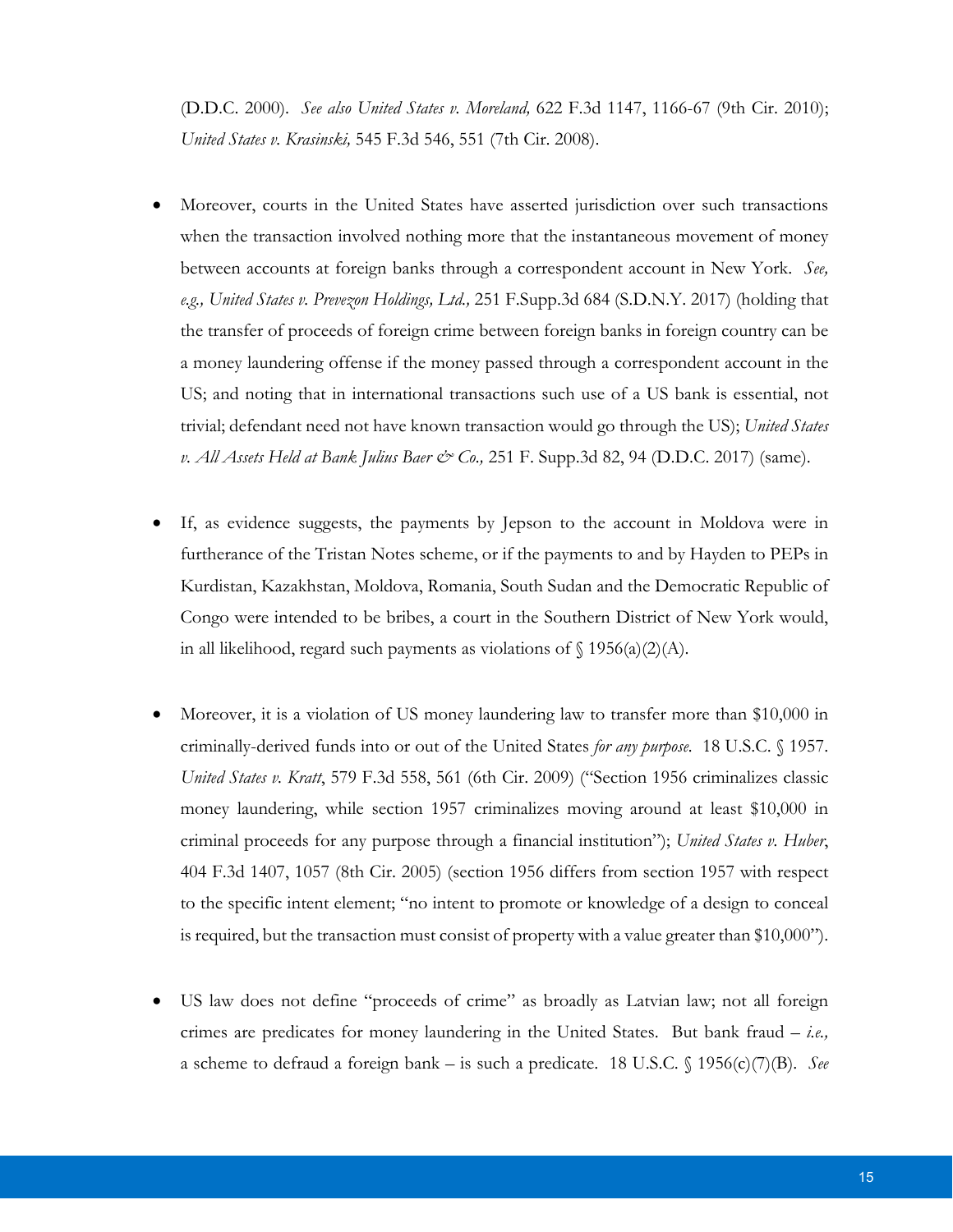*United States v. Chao Fan Xu,* 706 F.3d 965 (9th Cir. 2013) (alleging fraud committed in China against Chinese bank in violation of Chinese law as the SUA for § 1957). Accordingly, if any of the schemes discussed above were deemed to have implicated the interests of a foreign bank – such as an investment bank that acquired the notes issued by Tristan – and if the borrowed funds that were not forwarded to the Kazakh Companies were transferred between foreign banks as US dollars, in all likelihood a court in the Southern District of New York would regard such transfers as violations of § 1957. *See United States v. Prevezon Holdings, Ltd.,* 251 F. Supp.3d 684 (S.D.N.Y. 2017) (to show that money was proceeds of bank fraud, it is only necessary to show that deceiving a bank was part of a scheme that resulted in obtaining money; it is not necessary to show that the bank was the intended victim or that the bank lost money).

 As mentioned earlier, unlike in the case of the Stati Parties' criminal liability under Latvian money laundering laws, the statute of limitations for criminal prosecutions of these offenses in the United States is likely to have expired. Nevertheless, the transactions show that a large-scale international criminal money laundering operation implicating the United States did take place and would be subject to criminal prosecution but for the expiration of the statute of limitations.

# **3. The ECT Award**

 In 2010, the Stati Parties initiated an international arbitration against Kazakhstan under the Energy Charter Treaty and the Arbitration Rules of the Arbitration Institute of the Stockholm Chamber of Commerce. The oral hearing of the ECT Arbitration took place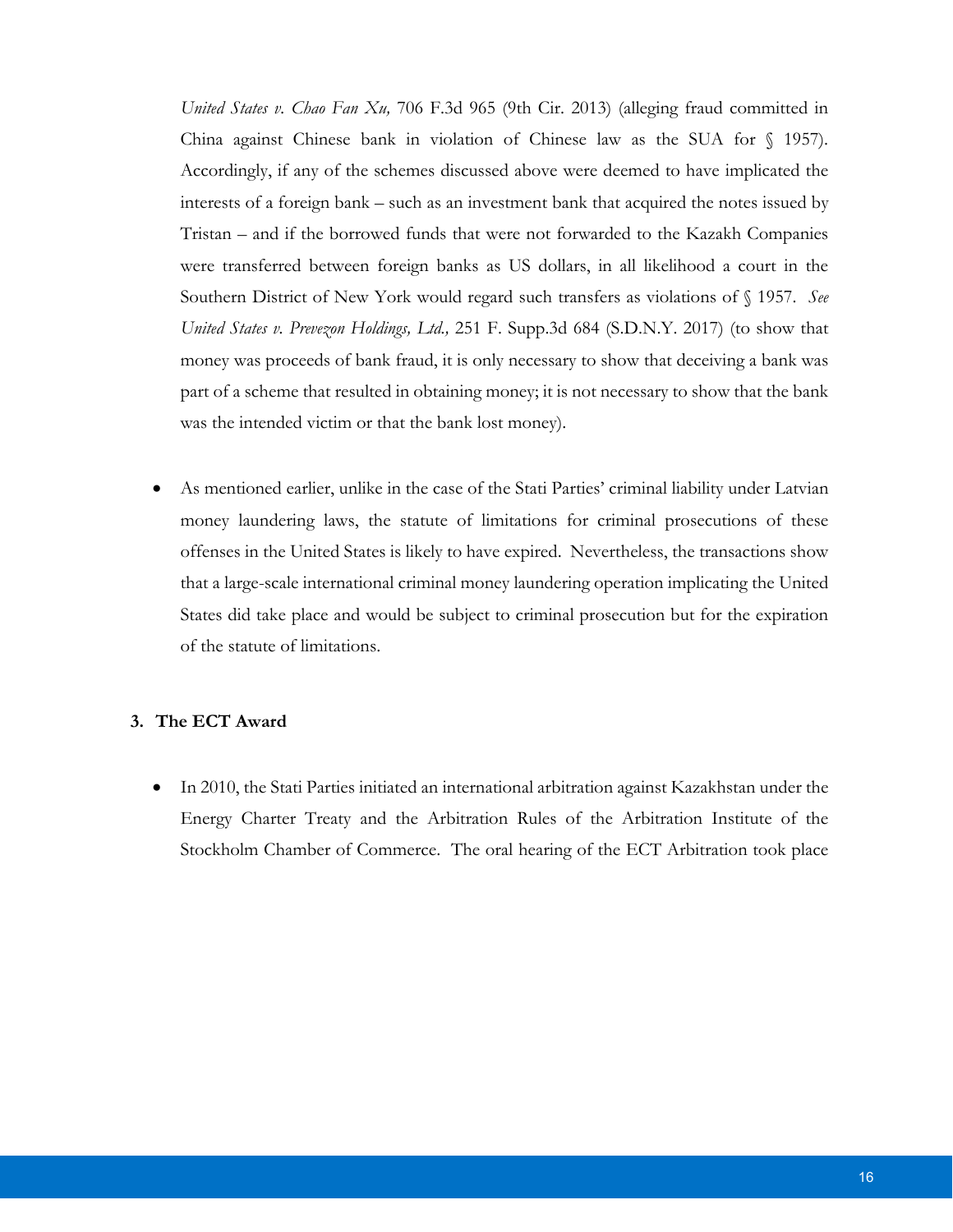entirely in Paris, France. At the conclusion of the proceedings, on December 19, 2013, the Tribunal awarded nearly \$500 million to the Stati Parties.<sup>22</sup>

- It later became apparent that the ECT Award was obtained by fraud. For example, in a proceeding in the High Court of Justice in London regarding the enforcement of the Award, the court recited the facts of the Perkwood fraud scheme and the evidence that was presented to the Arbitral Tribunal in that regard and held that "there is a sufficient prima facie case that the Award was obtained by fraud" and that "there was a fraud on the Tribunal."23 The English court further held that the interests of justice required Kazakhstan's fraud allegations to be "examined at a trial and decided on their merits."<sup>24</sup> In February 2018, however, the Stati Parties filed a notice seeking to voluntarily discontinue the enforcement of the ECT Award in England so as to avoid the trial on the merits of the fraud. This discontinuance was rejected by the High Court, but the Stati Parties appealed and were eventually allowed to discontinue the case, but only on the condition that they never again institute any proceedings in England and Wales to enforce the ECT Award.<sup>25</sup>
- On August 13, 2019, Kazakhstan filed a criminal complaint against the Stati Parties with the Public Prosecutor at the Paris High Court in Paris, alleging *inter alia*, that the Stati Parties obtained the ECT Award by concealing the Perkwood fraud scheme and the relationship between Perkwood and the Stati Parties, and by submitting false documents.

<sup>22</sup> Unless otherwise noted, the facts relating to the arbitral proceeding and ensuing award are taken from the complaint filed against the Stati Parties by the Deputy Minister for Justice of Kazakhstan with the Public Prosecutor in the Paris High Court on August 13, 2019.

<sup>23</sup> Attachment SC-7, *Stati v. Republic of Kazakhstan,* Case No: CL-2014-000070*,* 2017 EWHC 1348 (Judgment of Justice Knowles) (June 6, 2017) at §§ 48 and 92.

<sup>24</sup> Attachment SC-7, *Stati v. Republic of Kazakhstan,* Case No: CL-2014-000070*,* 2017 EWHC 1348 (Judgment of Justice Knowles) (June 6, 2017) at § 93.

<sup>25</sup> *See* Attachment SC-8, *Stati v. Republic of Kazakhstan,* Case No: A4/2018/1309, 2018 EWCA Civ 1896 (Judgment of Justice Patter, Justice Richards and Justice Leggatt) (August 10, 2018) at §§ 33 and 67.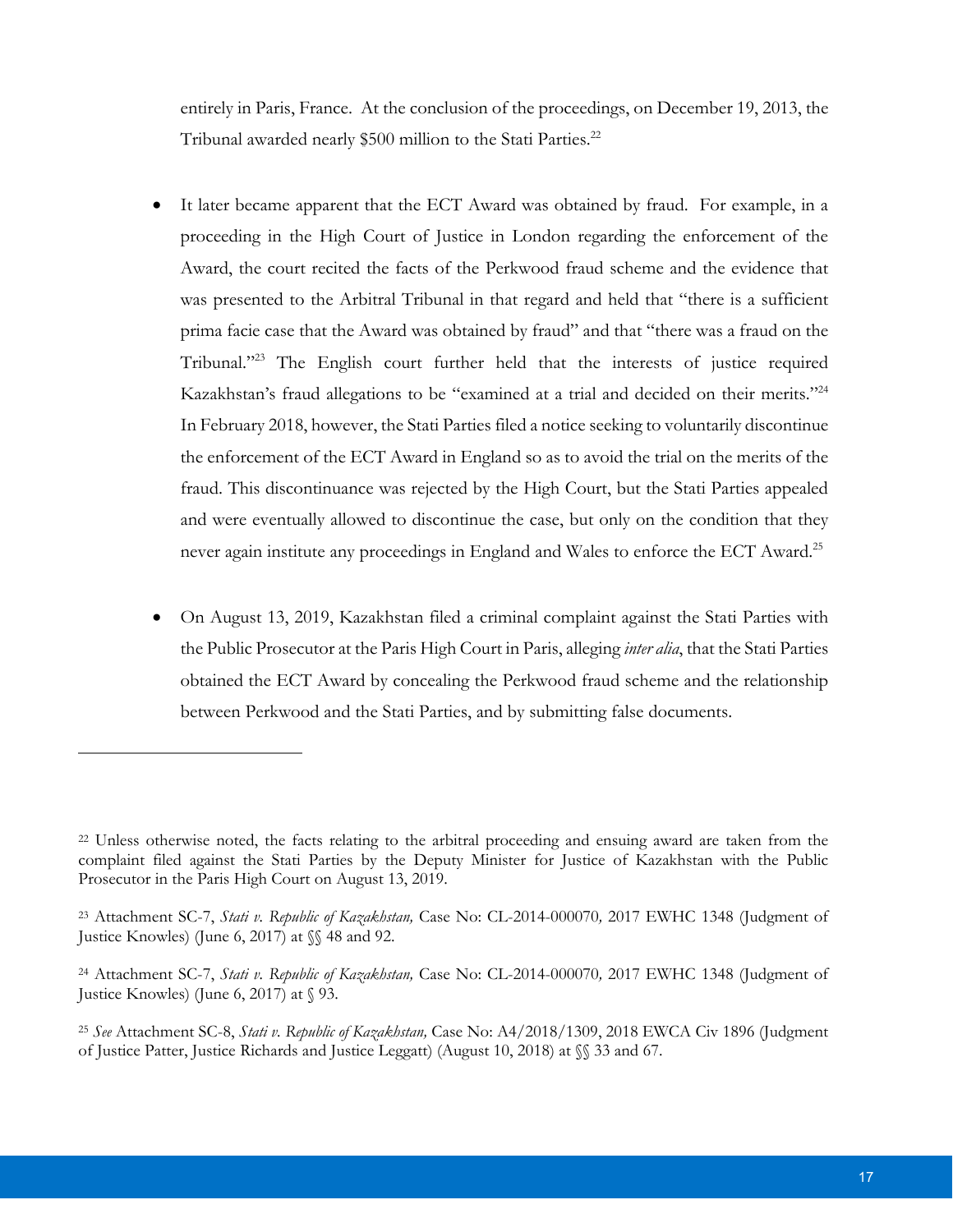- On December 11, 2019, the Public Prosecutor issued a decision advising that the facts alleged in Kazakhstan's complaint, which included the allegation that the Stati Parties procured the ECT Award by fraud on the Tribunal,<sup>26</sup> "constitute an offence" under French law, but that "criminal proceedings will not be brought [because] the legal deadline to be able to rule on them has passed."27
- For the purposes of a money laundering prosecution, it is necessary to determine only that the property involved in the alleged financial transaction was the proceeds of a criminal offense that can serve as a predicate offense for money laundering under local law. It is not necessary to show that the underlying criminal offense has resulted in a conviction. Nor is it necessary to show that the underlying offence occurred within the statute of limitations for money laundering. To the contrary, as long as the underlying offense is a predicate offense for money laundering under local law, the money laundering offense may result in a criminal prosecution regardless of how long ago the predicate offense occurred, or whether it was ever charged as a criminal offense in the jurisdiction where it occurred. *See* exemplarily for the United States: *United States v. Thiam*, 934 F.3d 89 (2nd Cir. 2019) (describing what the Government must prove when the underlying predicate is a foreign offense that was never charged and where no conviction was obtained); *United States v. Silver,* 948 F.3d 538 (2nd Cir. 2020) (the statute of limitations for money laundering runs from the date of the financial transaction, which is the *actus reus* of the crime, not from the date of the underlying predicate offence; thus, a money laundering conviction may be based

<sup>26</sup> *See* Attachment SC-9, *Republic of Kazakhstan v. Anatolie Stati, Gabriel Stati, Ascom Group SA, Terra Raf Trans Traiding Ltd.*, Criminal Complaint filed with the Public Prosecutor at the Paris High Court (August 13, 2019) at pp. 19-22 and 24-25.

<sup>27</sup> *See* Attachment SC-10, *Messrs Anatolie Stati and Gabriel Stati Ascom Group SA, Terra Raf Trans Traiding Ltd.*, Public Prosecutor's Office No.: 19225000576, Judicial ID: 1904331555D (Decision of the Public Prosecutor) (December 11, 2019) at p. 1.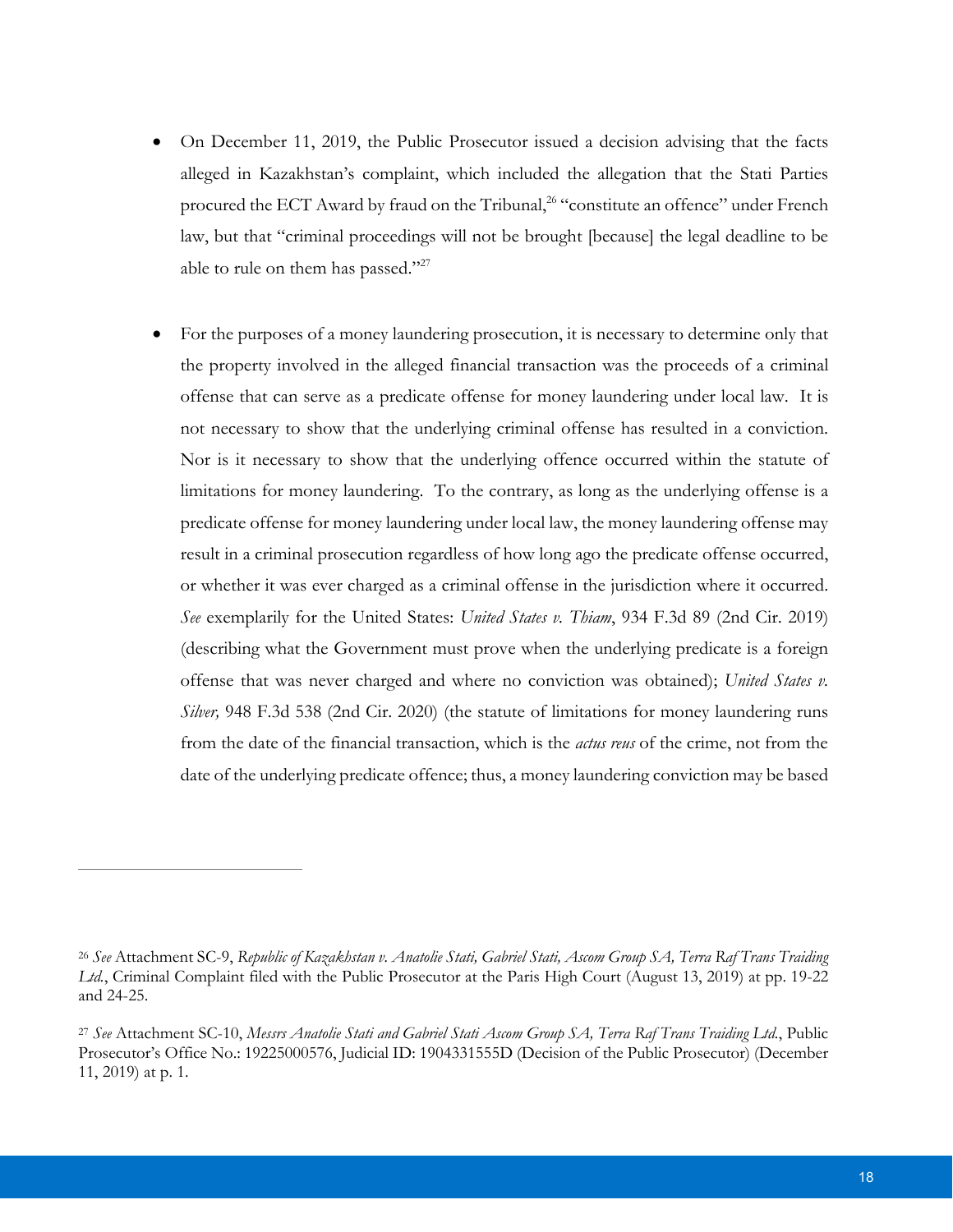on transactions involving proceeds of an offence that occurred outside the 5-year limitations period for money laundering).

- The proceeds of a criminal offense include any property that would not have been obtained "but for" the criminal offense. Moreover, such proceeds may include intangible property such as an award issued by an arbitral tribunal.
- If as the evidence suggests, the Award in the ECT Arbitration was obtained by means of a fraud perpetrated on the Tribunal, the Award would constitute the proceeds of that criminal offense in violation of French law, and any later financial transaction involving the ECT Award could constitute a money laundering offense.
- Accordingly, any financial transaction involving the \$500 million Award that occurs in any country that recognizes the perpetration of fraud upon the Tribunal in the ECT Arbitration in violation of French law as a predicate offense for money laundering could be prosecuted as a money laundering offense in such country, assuming the *mens rea* elements of the offense are satisfied. In particular, any collection of the ECT Award by the Stati Parties could constitute a money laundering offense because the Stati Parties are aware that the Award was obtained by fraud.

#### **4. The Sharing Agreement**

 $\overline{a}$ 

 The Noteholders who invested in the Tristan Notes and did not receive payment on the interest, which constituted an "Event of Default", subsequently entered into a Sharing and Assignment of Rights Agreement (the "Sharing Agreement") whereby they agreed to accept a portion of the ECT Award in satisfaction of the rights as Noteholders.<sup>28</sup> The

<sup>28</sup> *See* Attachment SC-11*,* Sharing Agreement and Assignments of Rights dated December 17, 2012 among (i) Tristan Oil Ltd., (ii) Anatolie Stati, (iii) Gabriel Stati, (iv) Ascom Group, S.A., (v) Terra Raf Trans Traiding Ltd.,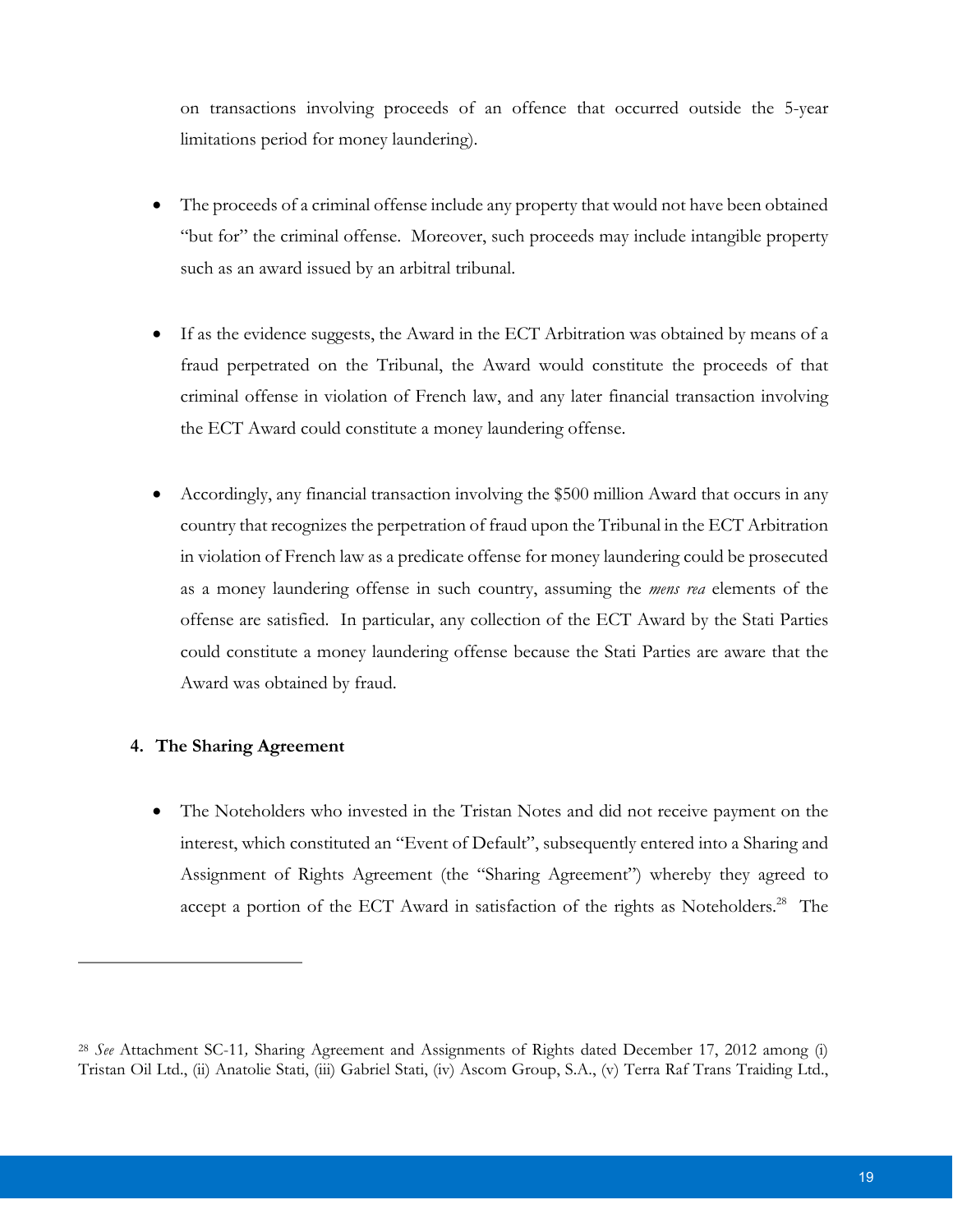Sharing Agreement is managed by Wilmington Trust National Association in the United States.

- For the reasons set forth above, distribution of the ECT Award proceeds to the Noteholders under the Sharing Agreement could constitute a money laundering offense if any part of that distribution occurred in a country that recognized the fraud on the Tribunal in the ECT Arbitration in violation of French law as a predicate offense for money laundering.
- Unlike many EU countries, the United States recognizes only a few categories of foreign crimes as predicate offences for money laundering.<sup>29</sup> Fraud in obtaining a judicial judgment does not appear to fall into any of those categories. The distribution of the proceeds of the ECT Award from a place outside of the United States to a place within the United States would constitute a money laundering offense in the United States under 18 U.S.C.  $\{(1956(a)(2)(A), however, if the distribution of the Award proceeds were viewed as an act$ in furtherance of the Tristan Notes scheme, which as mentioned earlier, constituted a violation of US federal mail and wire fraud statutes.

# **Conclusion**

 $\overline{a}$ 

 For all of these reasons, it appears that the Stati Parties could be prosecuted criminally in Latvia for money laundering offenses involving the proceeds of the Tristan Notes scheme, the Sales of Oil and Gas scheme, and the Perkwood scheme, and in the United States and

<sup>(</sup>vi) the parties listed under the heading "Majority Noteholders" on the signature pages hereto and (vii) those Noteholders who subsequently become bound by the terms of this Agreement at p. 1.

<sup>29</sup> *See* 18 U.S.C. § 1956(c)(7)(B) (listing six categories of foreign offences and one catch-all category regarding offenses for which extradition is authorized under a multi-lateral treaty).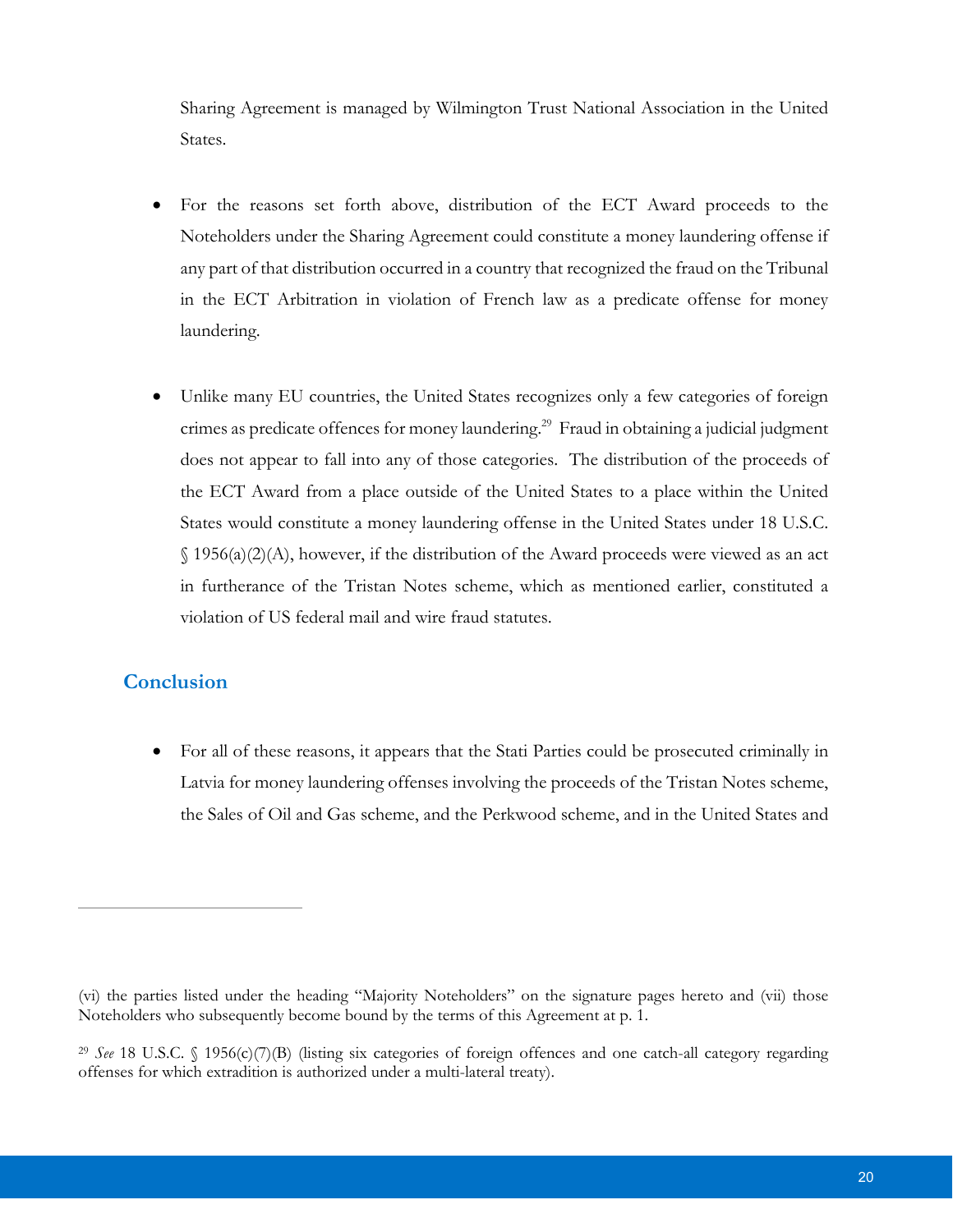in other jurisdictions for conducting any future financial transaction involving the Award from the Tribunal in the ECT Arbitration.

Respectfully submitted,

Asy Cassell

Stefan D. Cassella

July 30, 2020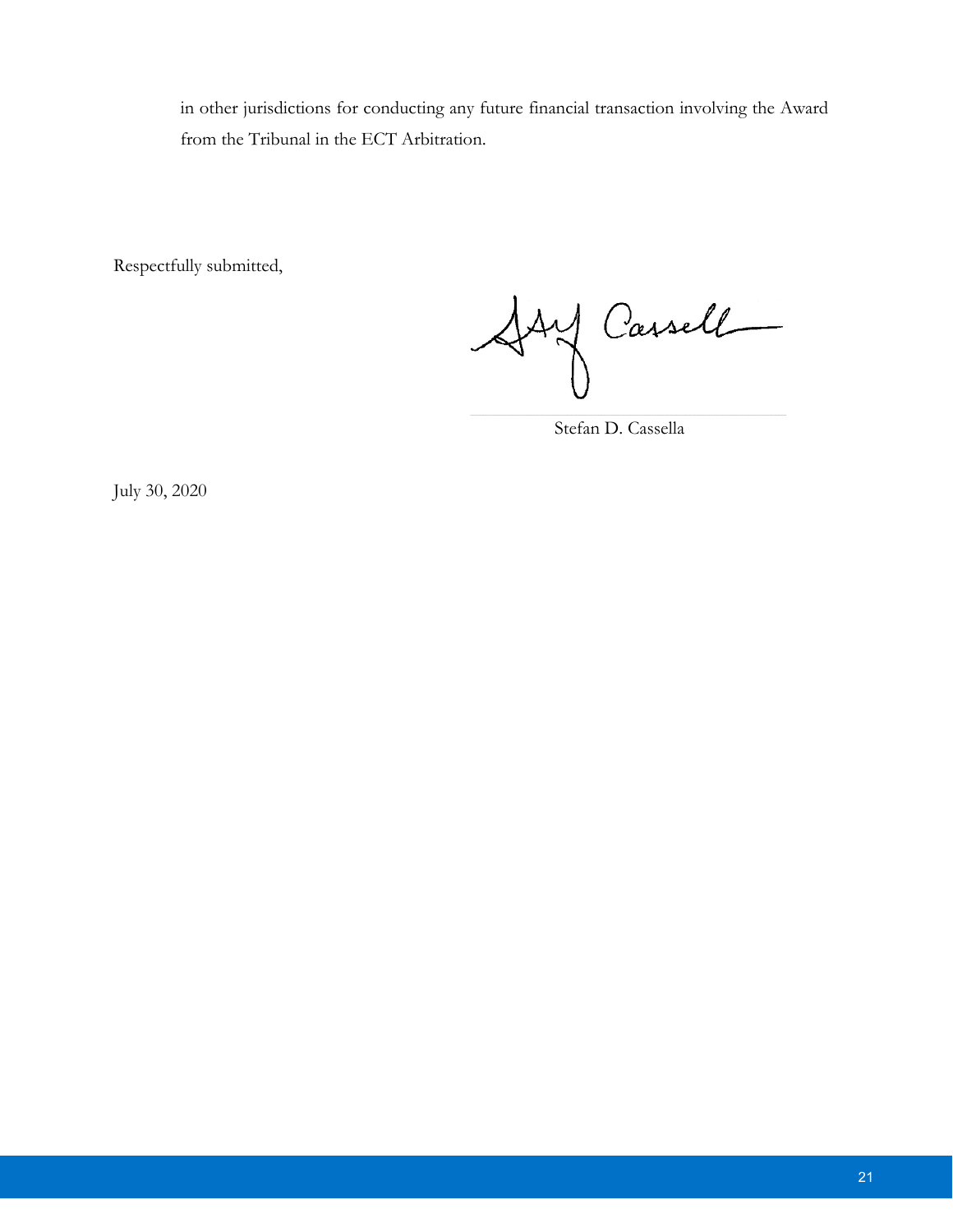# **List of Attachments**

| No.              | Description                                                                                                                                                                                                  | Date                                  |
|------------------|--------------------------------------------------------------------------------------------------------------------------------------------------------------------------------------------------------------|---------------------------------------|
| Attachment SC-1  | PwC Expert Report: Review of the<br>application of TNG and KPM funds by<br>the Stati Parties ("PwC Report")                                                                                                  | July 29, 2020                         |
| Attachment SC-2  | Bank statements for the Jepson account at<br>Rietumu Bank                                                                                                                                                    | August 3, 2007 -<br>December 10, 2009 |
| Attachment SC-3  | Legal Opinion Mukhit Yeleuov                                                                                                                                                                                 | July 30, 2020                         |
| Attachment SC-4  | PwC Expert Report: Review of<br>transactions by the Stati Parties for<br>characteristics of money laundering risks<br>on money laundering ("PwC Report on<br>Money Laundering")                              | July 29, 2020                         |
| Attachment SC-5  | Powers of Attorney concerning Hayden                                                                                                                                                                         | October 5, 2005 -<br>October 5, 2016  |
| Attachment SC-6  | The Baltic Times, "Rietumu Banka hit<br>with heavy fine over laundering scheme in<br>France"                                                                                                                 | July 6, 2017                          |
| Attachment SC-7  | Stati v. Republic of Kazakhstan, Case No:<br>CL-2014-000070, 2017 EWHC 1348<br>(Judgment of Justice Knowles)                                                                                                 | June 6, 2017                          |
| Attachment SC-8  | Stati v. Republic of Kazakhstan, Case No:<br>A4/2018/1309, 2018 EWCA Civ 1896<br>(Judgment of Justice Patter, Justice<br>Richards and Justice Leggatt)                                                       | August 10, 2018                       |
| Attachment SC-9  | Republic of Kazakhstan v. Anatolie Stati,<br>Gabriel Stati, Ascom Group SA, Terra Raf<br>Trans Traiding Ltd., Criminal Complaint<br>filed with the Public Prosecutor at the<br>Paris High Court              | August 13, 2019                       |
| Attachment SC-10 | Messrs Anatolie Stati and Gabriel Stati Ascom<br>Group SA, Terra Raf Trans Traiding Ltd.,<br>Public Prosecutor's Office No.:<br>19225000576, Judicial ID: 1904331555D<br>(Decision of the Public Prosecutor) | December 11, 2019                     |
| Attachment SC-11 | Sharing Agreement and Assignments of<br>Rights among (i) Tristan Oil Ltd., (ii)<br>Anatolie Stati, (iii) Gabriel Stati, (iv)                                                                                 | December 17, 2012                     |